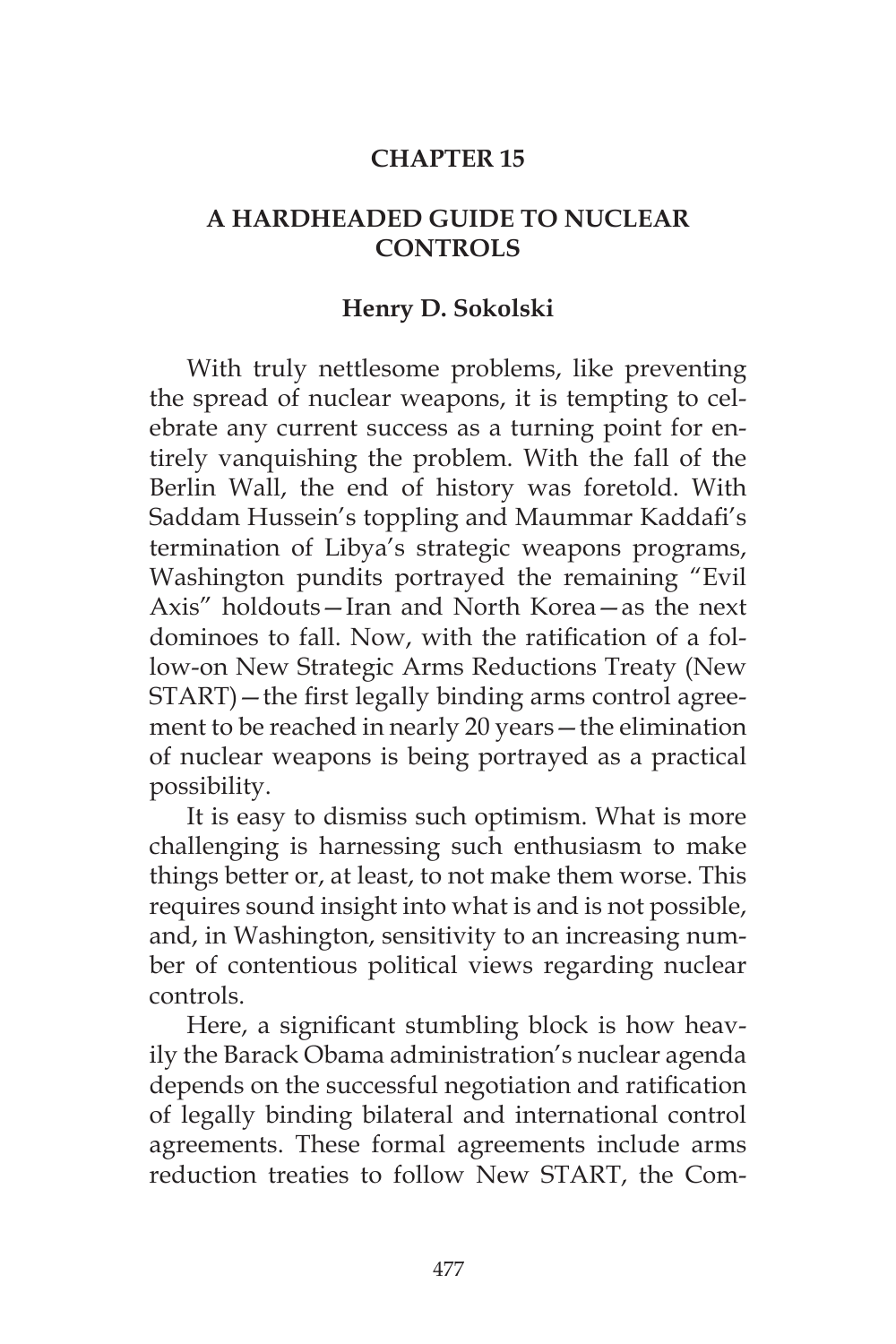prehensive Test Ban Treaty (CTBT), a Fissile Material Cutoff Treaty (FMCT) banning further military nuclear production, and a variety of multilateral and international nonproliferation and nuclear fuel-supply arrangements. These formal devices are, at best, an awkward way to secure the support of administration critics in Congress who are skeptical of traditional nuclear controls. Nor are any of these treaty-based agreements—some of which require ratification by North Korea, Iran, Pakistan, India, Egypt, and China—likely to come into force any time soon, if at all.

This suggests developing a more practical additional set of control measures that are not at odds with the current agenda, but are more likely to secure bipartisan support and can be implemented without necessarily securing the legal consent of so many other states. Before fleshing out this agenda, it is critical to first clarify the character of the long-term nuclear threats the United States and its friends face, and to identify which ones are most tractable.

### **WASHINGTON'S CURRENT AGENDA**

With the ratification of the New START follow-on agreement late in 2010, the Obama administration has argued that additional nuclear weapons-reductions agreements can occur not only between the United States and Russia, but the world's other nuclear weapons states. Beyond this, the administration and its supporters hope that such agreements will help persuade the world's non-nuclear weapons states to do more to steer clear of dangerous civilian nuclear fuel-making activities and to open their civilian nuclear facilities to more intrusive international inspections.

It is improbable, however, that all states will fall into line. Certainly, barring regime change in either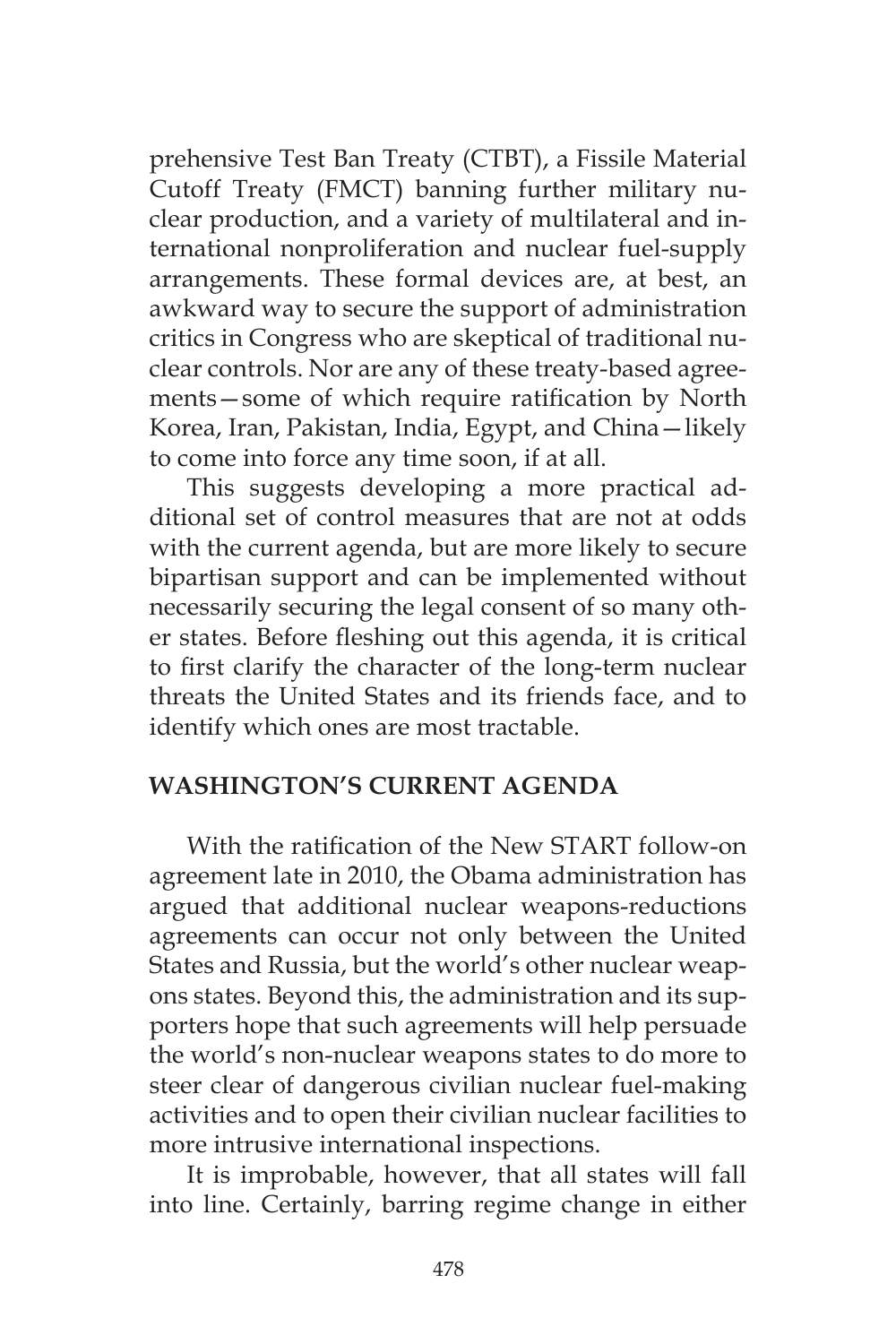North Korea or Iran, neither Pyongyang's renunciation of its nuclear arsenal nor Iran's cessation of nuclear weapons-related activities seems all that likely. Also, whichever reductions are achieved quickly or easily among existing nuclear weapons states are unlikely to capture Russia's large number of tactical nuclear weapons. The near-term odds, moreover, of China, India, Pakistan, or Israel reducing their nuclear weapons-related holdings seem slim.

Some nuclear trends, moreover, could easily make further reductions less likely. Before 2020, the United Kingdom (UK) is expected to find its nuclear forces eclipsed by those of Pakistan, Israel, and India. Soon thereafter, France could share the same fate.<sup>1</sup> China has enough separated plutonium and highly enriched uranium to increase its current presumed stockpile of roughly 200 nuclear warheads by a factor of 5 to 10.<sup>2</sup> Meanwhile, Japan, which already has over 2,000 bombs' worth<sup>3</sup> of weapons-usable plutonium on its soil, could soon begin operation of a reprocessing plant capable of separating out an additional 1,000 bombs' worth of weapons-usable plutonium annually.<sup>4</sup> U.S. and Russian reserves of nuclear weapons-usable material stocks—still large enough to be converted back to many tens of thousands of weapons—will decline only marginally, while similar nuclear stores in Japan and other nuclear weapons states could easily double.<sup>5</sup> Compounding these developments, even more nuclear weapons-ready states are likely to emerge: As of early 2011, at least 35 states had announced their desire to build large reactors—all potential bombstarter kits-before 2030.<sup>6</sup>

None of this is likely to bolster the cause of nuclear weapons abolition or nonproliferation. Certainly, ratification of major arms reductions treaties with Russia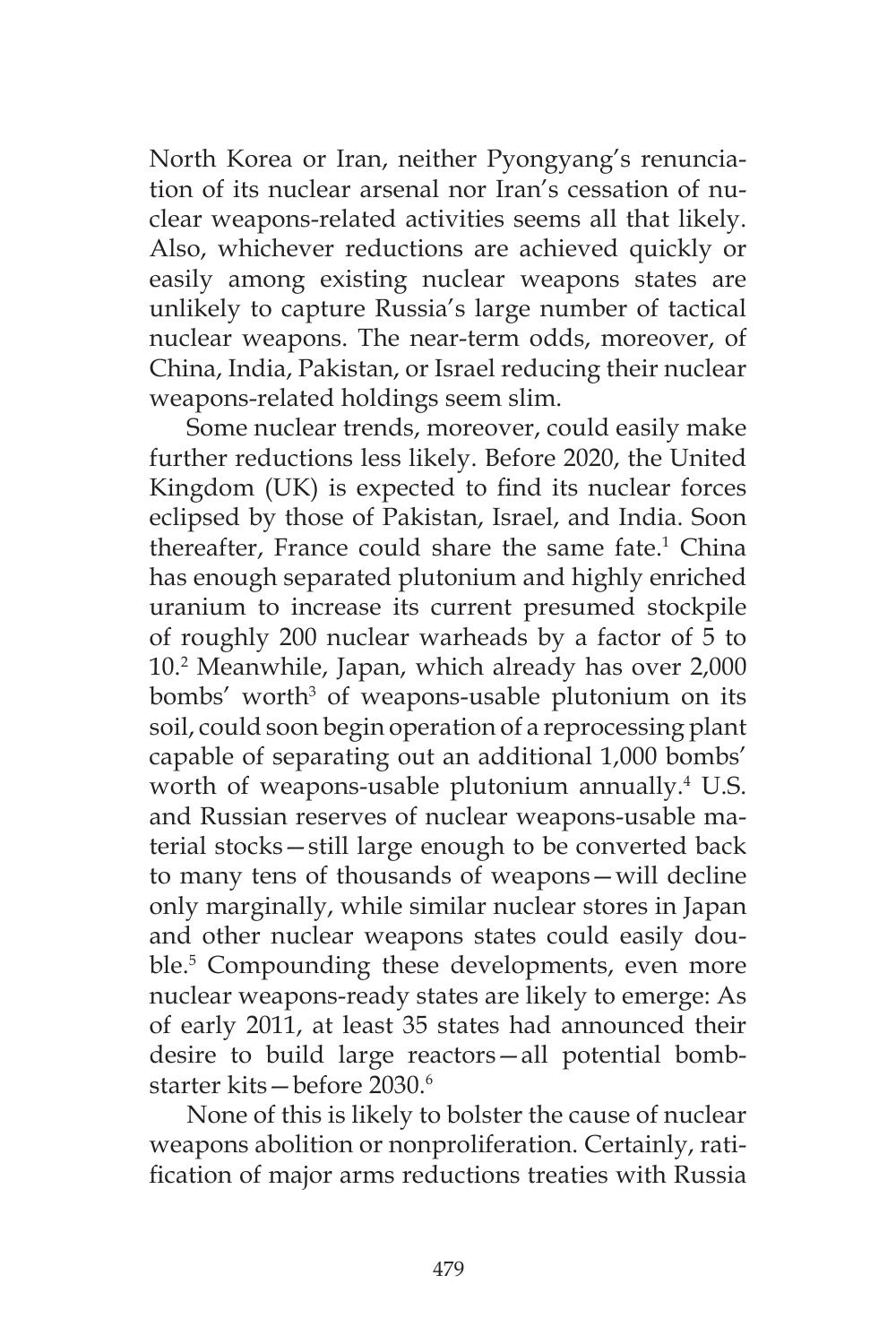(New START and its follow-ons), CTBT, FMCT, international civilian nuclear fuel banks, and enhanced inspections of civilian nuclear programs are unlikely to be enough to head off the troubling trends described. What is worse, these arms control measures, if executed improperly, could actually make matters worse.

Thus, critics of strategic arms reductions with Moscow warn that if the current New START followon agreement is superseded with reductions down to 1,000 or fewer strategic nuclear warheads, it might undermine the credibility of U.S. nuclear security alliances. In this case, these critics argue, states like Japan, Saudi Arabia, and Turkey might be tempted themselves to go nuclear.<sup>7</sup>

As for pushing ratification of a CTBT, this too might backfire: India, whose last nuclear test series was followed by Pakistani nuclear tests, conducted a loud, public debate in 2009 over whether or not to resume nuclear testing. One of the key Indian arguments made for resuming testing was to beat what many Indians feared was an approaching nuclear test ban deadline. Meanwhile, American test ban treaty opponents have recommended that the U.S. Senate tie the treaty's test limits to which nuclear weapons activities other states, like Russia, will agree are permissible under a CTBT. In this regard, some Russians have voiced that very low-yield nuclear tests that release a lower nuclear yield than the explosive energy of the non-nuclear triggering mechanisms in a nuclear explosive are permissible. Yet, pegging the treaty to such clarifications would encourage low-level nuclear testing.8

As for securing a nondiscriminatory global ban against the military production of separated plutonium and enriched uranium for nuclear weapons,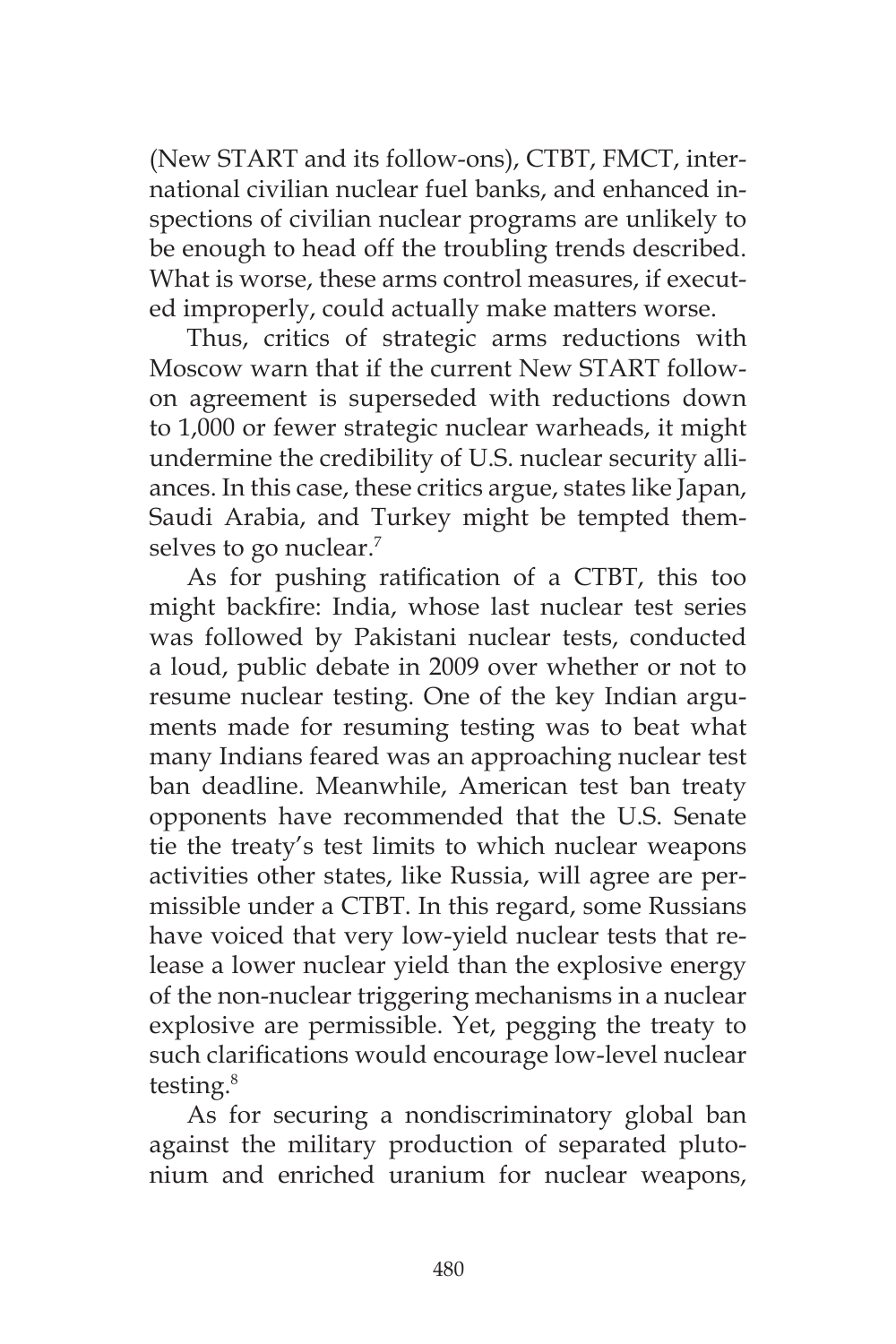this also could inflict unintended harm. Here, a worry is that the FMCT only bans the production of fissile material for military purposes. Could its finalization encourage increased civilian production of fissile material that might be used to make weapons? The short answer is yes. Furthermore, there is little to fend off such an ostensibly "peaceful" activity. The odds of inspectors catching military diversions from civilian nuclear plants, in fact, can be quite low.<sup>9</sup>

Then there is the potential problem of setting a double inspections standard. While most nuclear weapons states might lack the incentives to cheat (since the fissile material cutoff would still allow them to keep their nuclear weapons holdings), non-nuclear weapons states would likely insist that their civilian nuclear fuel-making activities be inspected no more carefully than those of weapons states under a cutoff. It would be difficult to persuade states that do not have nuclear weapons not to make nuclear fuel or to do so under stricter conditions than those of nuclear weapons states, which are free to do so under relatively loose nuclear "safeguards." Affording non-nuclear states access to international civilian nuclear fuel services is also unlikely to deter them, since, unless they are breaking the nuclear rules, they already have access to such services from a variety of providers, and major nuclear supplier states have argued that they have a legal right to make their own fuel.

Finally, with the growing popularity of "peaceful" nuclear energy, nuclear supplier states are claiming that exporting new power reactors will not increase proliferation, since their export will come with the application of "enhanced" nuclear inspections. Yet, in many of the most worrisome cases—e.g., Syria, Iran, India, Pakistan, Saudi Arabia, and North Korea—even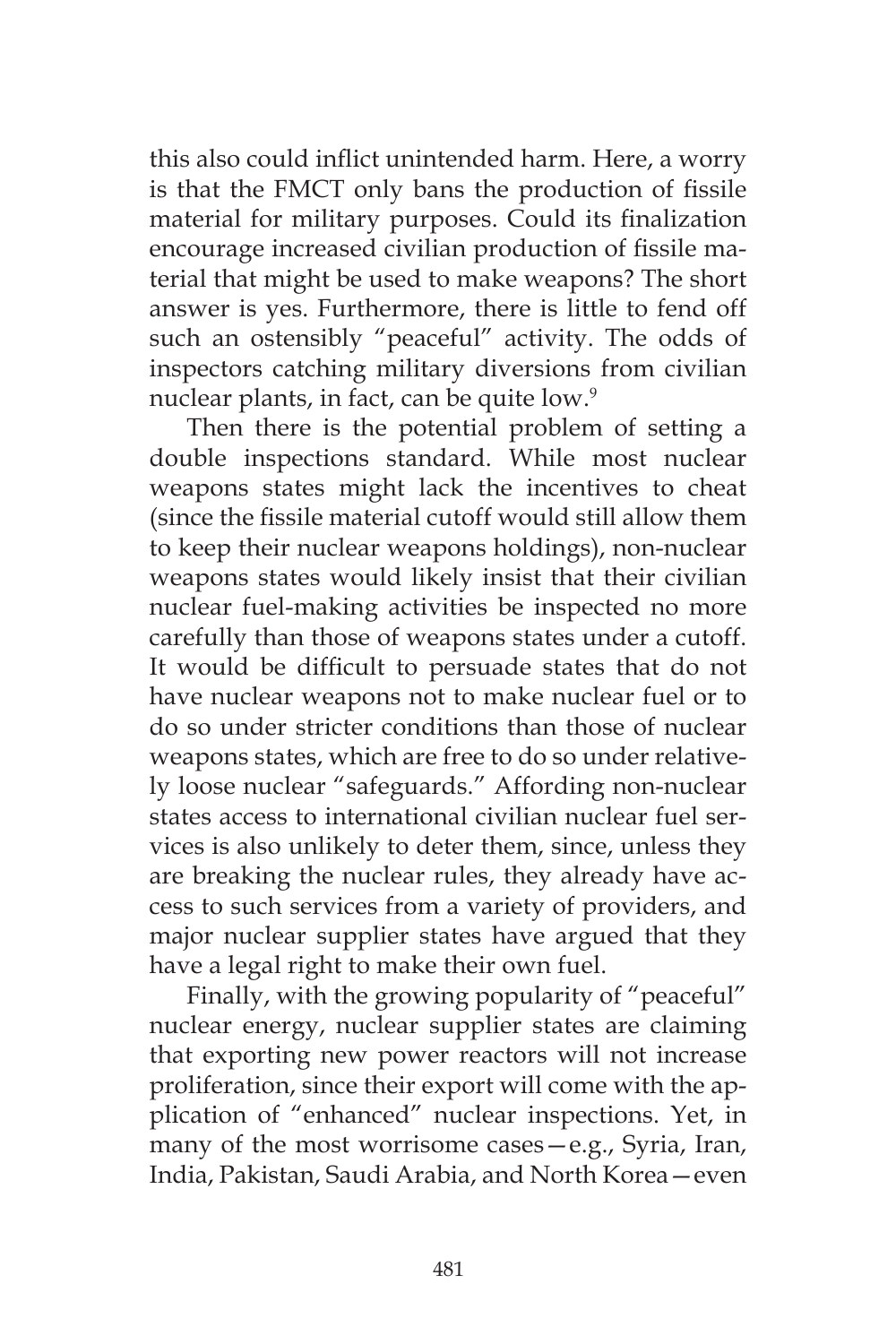enhanced inspections may be too unreliable to deter or prevent significant military diversions effectively. As it is, most remote nuclear inspection monitoring systems are unable to guarantee the continuity of inspections over a majority of the world's spent or fresh fuel—materials that can be used as feed for nuclear enrichment and reprocessing plants to accelerate the production of weapons-usable materials. These nuclear fuel-making plants, moreover, can be hidden from nuclear inspectors and, even when declared, used to make weapons-usable fuel without those inspectors necessarily detecting such activity in a timely fashion. For all these reasons, then, one needs somehow to be sure that any recipient of a large reactor (even of a reputed "proliferation resistant" light-water reactor) is entirely out of the nuclear bomb-making business and will stay away from such activities in the future.<sup>10</sup>

Several of these points are beginning to receive attention in the United States. The debate over these issues, though, needs to be broadened. Even if Washington and the European Union's (EU) favorite nuclear control initiatives—START follow-ons, CTBT, FMCT, civilian nuclear fuel banks, and intrusive nuclear inspections—are all adopted and implemented in ways that avoid the risks already discussed, the United States and its allies would still face a series of additional, major nuclear weapons proliferation threats.

# **NUCLEAR REDUCTIONS AND ARMS COMPETITIONS**

The first of these is that as the United States and Russia incrementally reduce their nuclear weapons deployments, China, India, Pakistan, and Israel may increase theirs. Currently, the United States is plan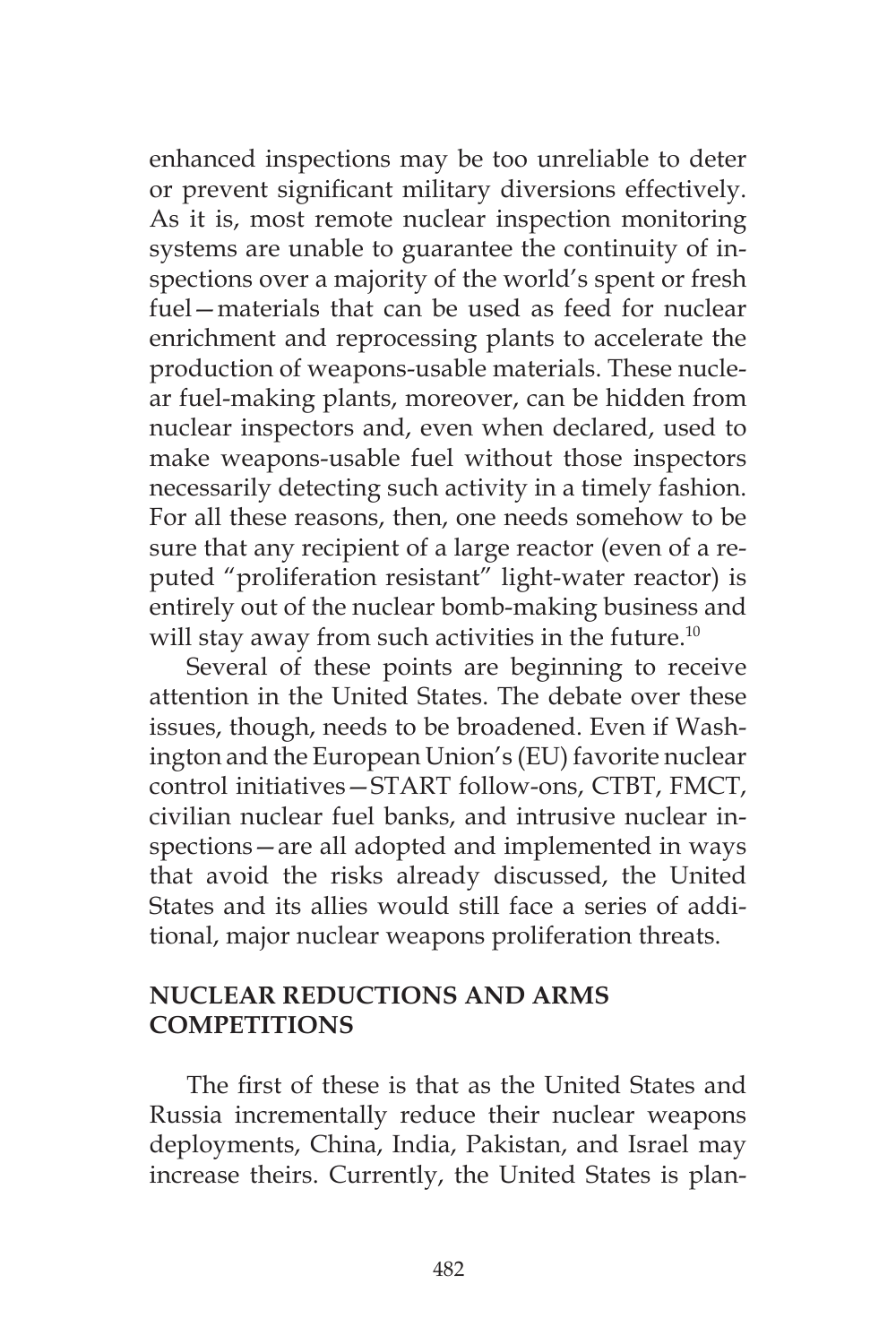ning to reduce U.S. and Russian strategic weapons deployments to as low as 1,000 warheads each.<sup>11</sup> As a result, it is conceivable that in 10 years' time, the nuclear numbers separating the United States and Russia from the other nuclear weapons states might be measured in hundreds rather than thousands of weapons. In such a world, relatively small changes in any state's nuclear weapons capabilities could have a disproportionate impact on the perceived balance of power.

Compounding the increased volatility that these trends could produce are the large and growing stockpiles of nuclear weapons-usable materials (i.e., of separated plutonium and highly enriched uranium) that are being held in several states. These stockpiles already exceed tens of thousands of crude bombs' worth of material in the United States and Russia and are projected to grow in Pakistan, India, China, Israel, and Japan. This growth will enable these states to increase their current nuclear deployments much more quickly and dramatically than any of the superpowers could during the worrying early years of the Cold War.

Finally, 20 years out, there could be more nuclear weapons-ready states—countries that could acquire nuclear weapons in a matter of months, like Japan and Iran. As already noted, more than 35 states have announced their desire to launch large civilian nuclear programs. If they all realize their dreams of bringing their first power reactors online by 2030, it would constitute more than a doubling of the 31 states that currently have such programs (most of which are now operating in the United States, Europe, Japan, and South Korea).

If this civilian nuclear expansion and the large reactors it promises to bring online are realized, it could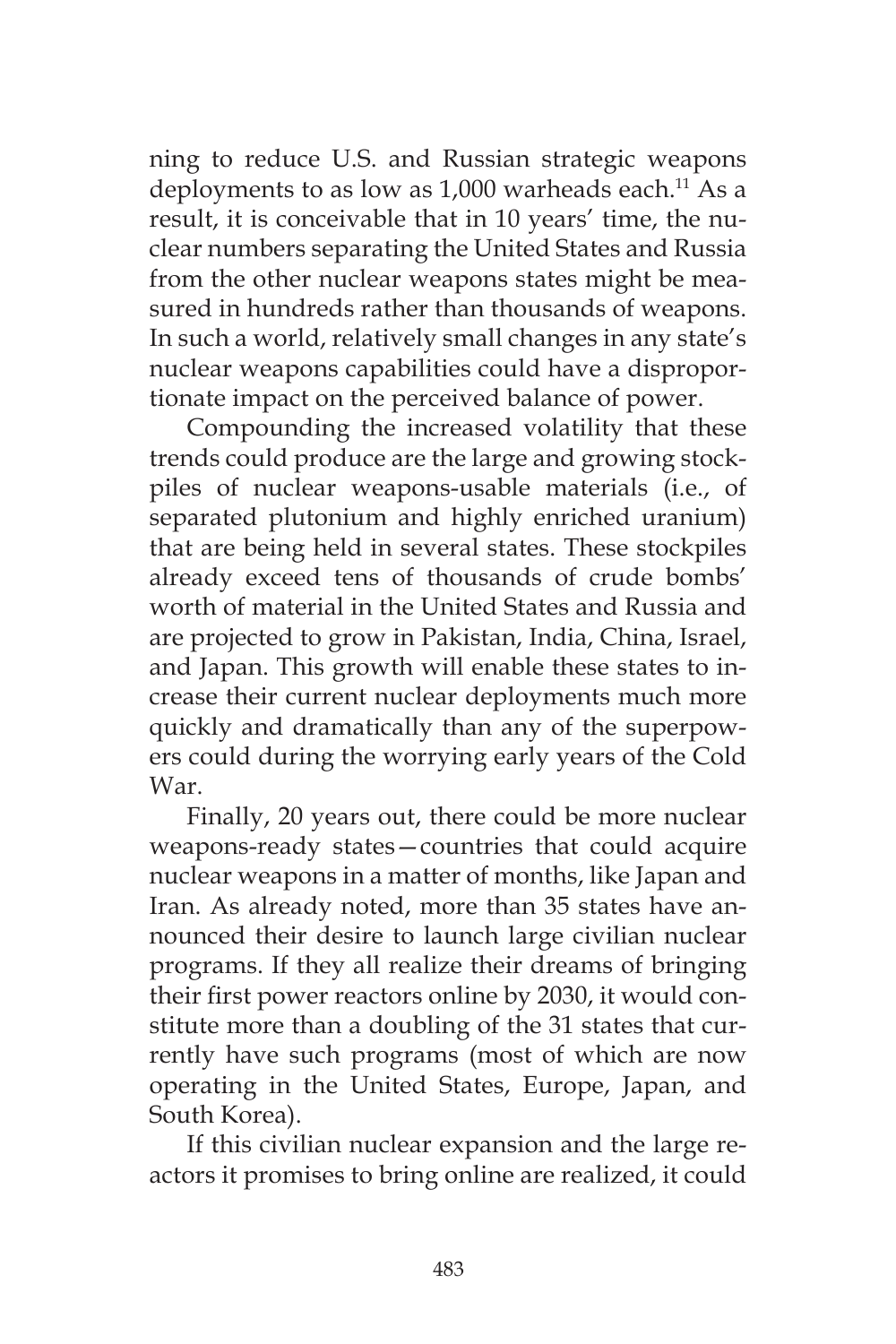have major military implications. Every current weapons state first brought a large reactor online prior to acquiring its first bomb. The UK, France, Russia, India, and the United States all made many of their initial bombs from reactors that also provided power to their electrical grids. The United States still uses a "proliferation resistant" light-water power reactor operated by the Tennessee Valley Authority to make all of its weapons-grade tritium for its nuclear arsenal.<sup>12</sup>

Other plants besides large power reactors, of course, would be needed to chemically separate out weapons-usable plutonium from the spent power reactor fuel or to enrich the uranium used to power such machines. Yet, as the recent cases of Iran and North Korea demonstrate, such fuel-making plants can be built in ways that can be difficult to detect and operated to make timely detection of illicit production improbable.13 Certainly, if all of the announced civilian nuclear power programs are completed as planned, the world in 2030 would be far less stable. Instead of there being several confirmed nuclear weapons states—most of which the United States can claim are either allies or strategic partners—there could be an unmanageable number of additional nuclear weapons-capable states, armed or weapons ready (i.e., able to acquire weapons in 12 to 24 months), to contend with.<sup>14</sup>

In such a world, the United States, its allies, and the EU might know who their friends and potential adversaries might be, but they would have difficulty knowing what such states might do in a crisis—close ranks, go their own way in developing weapons options, or follow the lead of some other nuclear-capable nation. As for possible adversaries, the United States, its allies, and the EU would have difficulty determining just how lethal these adversaries' military forces might be.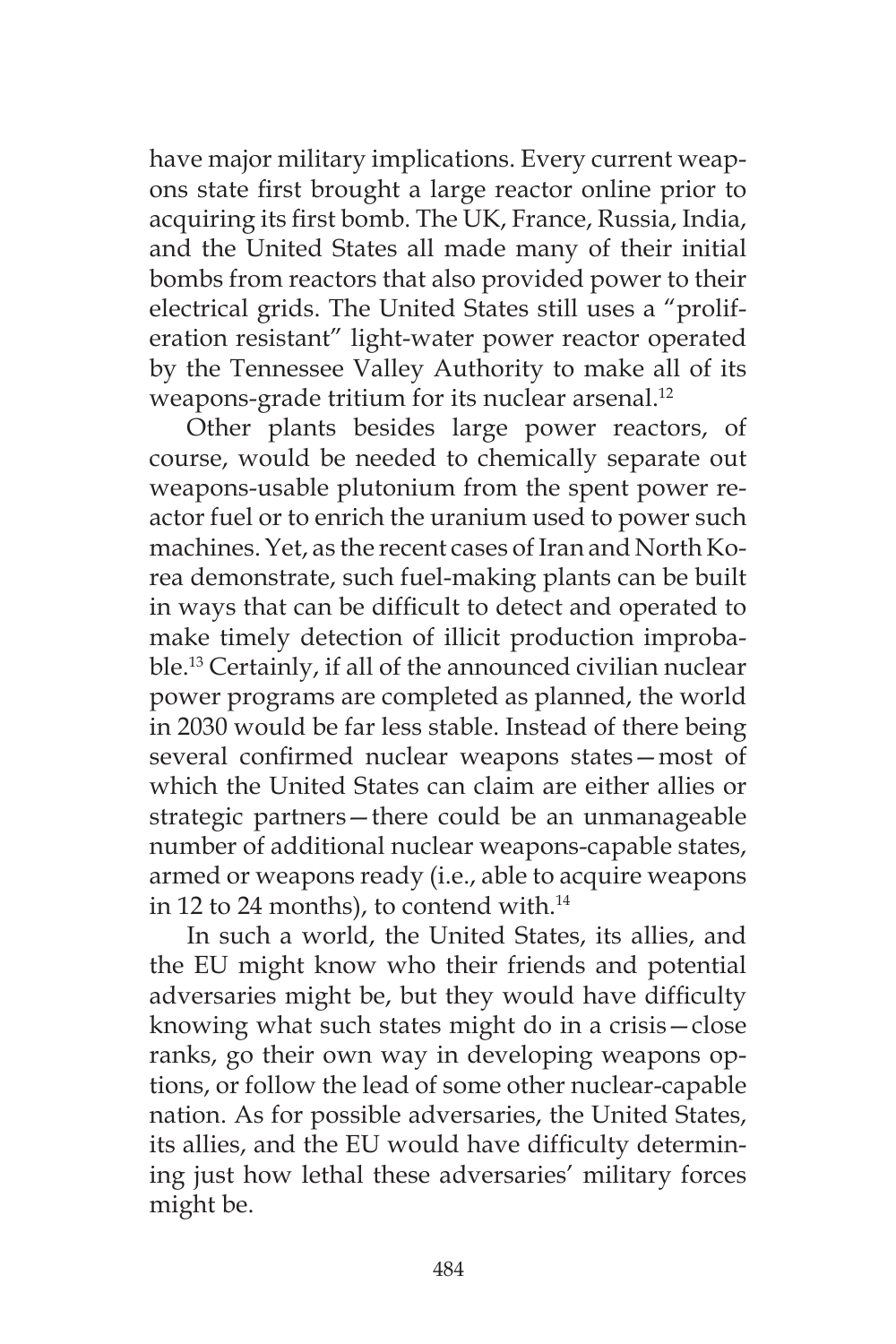Finally, these nuclear trends would surely aggravate the prospects for nuclear-charged terrorism and irredentism. Not only would there be more opportunities to seize nuclear weapons and nuclear weapons materials, there would be more military and civilian nuclear facilities to sabotage. In addition, the potential for miscalculation and nuclear war could rise to a point that even non-nuclear acts of terror could ignite larger conflicts that could turn nuclear.

This sort of international volatility could easily mimic that which preceded World Wars I and II—periods in which overly ambitious arms control agreements were sought while states raced to complete significant covert and overt military programs. Ultimately, the latter only helped heighten tensions and subsequently were employed in unrestricted warfare. If such wars should break out in the future, though, the key difference would be that the ammunition in such conflicts, increasingly, might not just be highly explosive, but nuclear.

### **WHAT IS TO BE DONE?**

Can the United States and like-minded nations avoid or mitigate these trends? The short answer is yes, but only if they attend more closely to several basic principles.

*First, as nuclear weapons deployments decline, greater care must be taken to ensure military reductions or additions actually decrease the chances for war*. If American nuclear security guarantees are to continue to neutralize the nuclear weapons yearnings of key U.S. allies, it is critical that Washington avoid doing anything to undermine the correlation of forces it currently enjoys against America's key nuclear competitors. In addi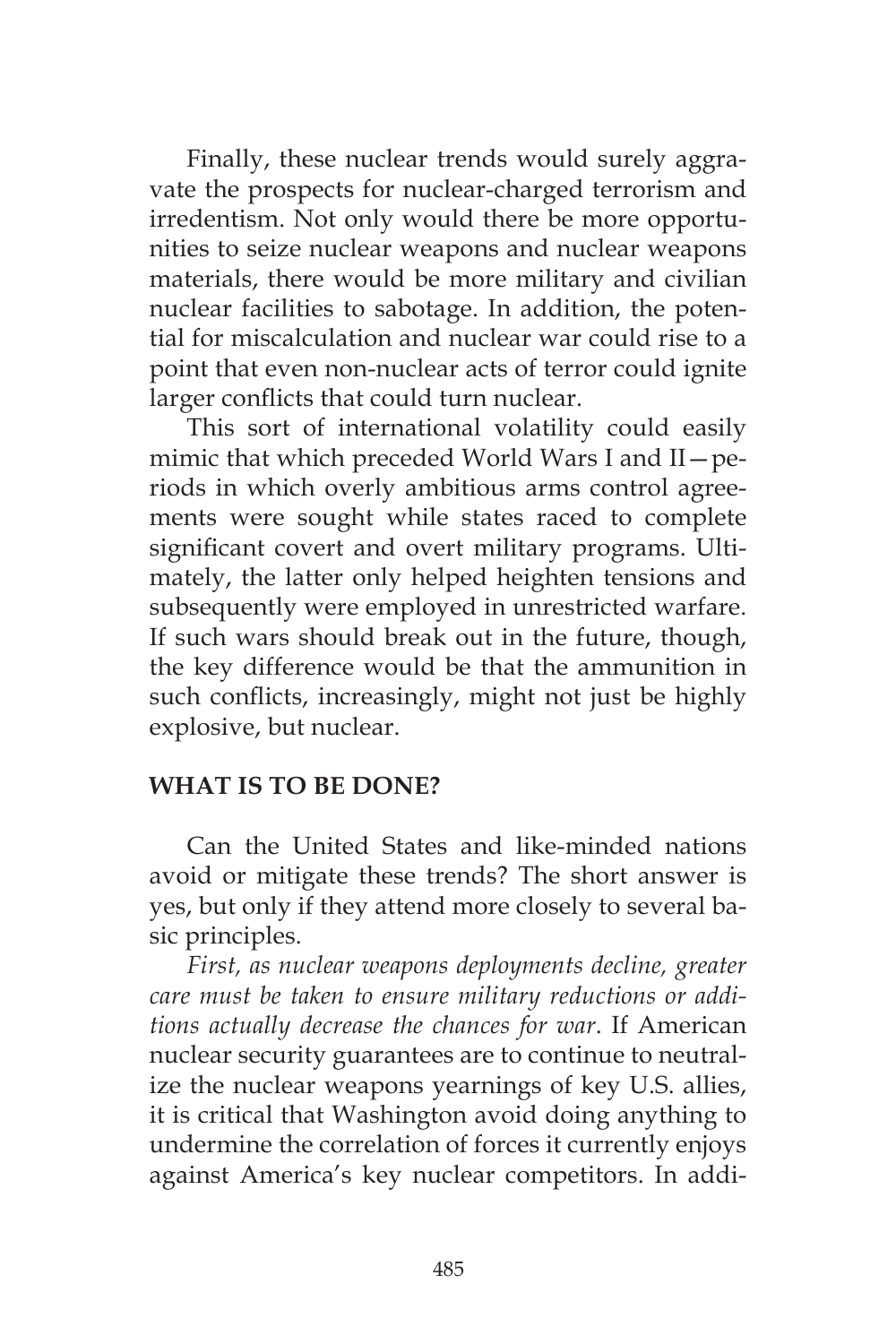tion to enhancing its conventional military capabilities and making roughly equal nuclear reductions with Russia, then, the United States and the North Atlantic Treaty Organization (NATO) in the near- to mid-term will have to keep other nuclear-armed states, such as China, either from trying to catch up with either the United States or Russia, or—as in the case of India and China, Pakistan and India, and Japan and China with each other.

This means that additional nuclear restraints, either in the form of nuclear weapons reductions or further limits on the production or stockpiling of weapons-usable fuels, will need to be reached not only with Russia, but with China, India, and Pakistan. As a practical matter, this also means that other nuclear weapons-ready or virtual weapons states (e.g., Israel and Japan) will have to be asked to curtail or end their production of nuclear weapons-usable materials or to dispose of some portion of what they currently have.

# **Conventional Force Enhancements and the Demand for Nuclear Weapons.**

In any effort to maintain the relative parity of competing nuclear-armed states forces through nonnuclear military assistance or buildups, it may be necessary to enhance conventional forces in a manner that avoids increasing one or both sides' interest in acquiring more nuclear weapons. Unfortunately, this is not a simple matter.

Consider long-range precision strikes and advanced command, control, and intelligence systems in the case of India and Pakistan. Pakistan believes it must threaten to use its nuclear weapons first to deter India's superior conventional forces. Precision strike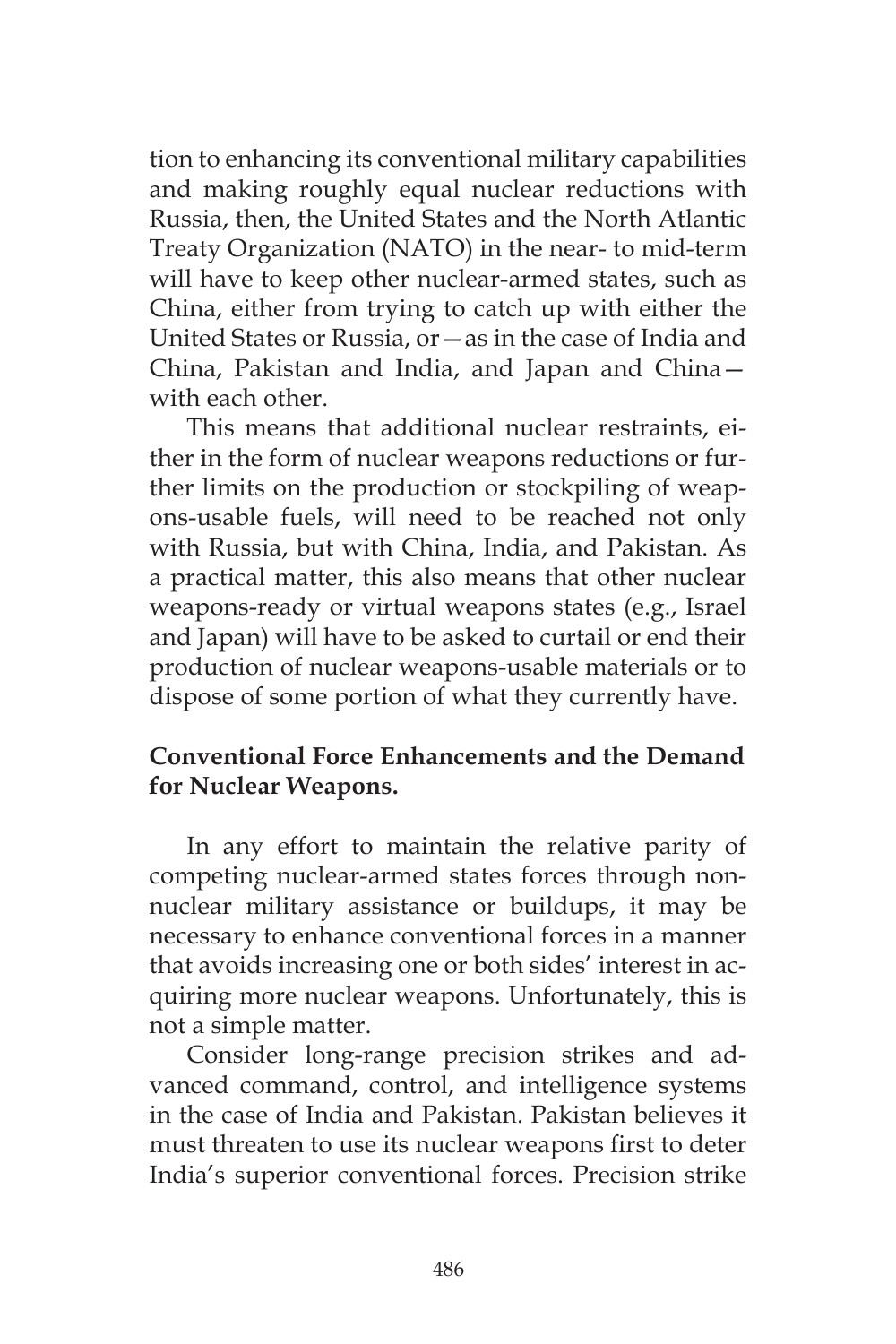systems, however, could conceivably target Pakistan's nuclear weapons. As a result, one could imagine that arming India with such weapons would only put Pakistan even more on nuclear alert and encourage Islamabad to acquire even more nuclear weapons to ensure that their nuclear forces could not be knocked out by precise Indian conventional strikes. Exporting the wrong kinds of advanced non-nuclear weapons systems in India or helping it to build them in disproportionate numbers could adversely influence Pakistan's nuclear weapons plans.15

Ballistic missile defenses (BMD) could also be tricky. Under the right circumstances, having such defenses could afford a non-nuclear form of deterrence that might facilitate reducing the numbers of deployed nuclear weapons. Instead of "neutralizing" a possible opponent's missiles by targeting them with nuclear or non-nuclear offensive weapons, active missile defenses might be used to counter them after launch. Such defenses also could be useful as a form of insurance against cheating on any future nuclear-capable ballistic missile reduction agreements. As already noted, though, to secure these benefits, more than just their deployment may be necessary.

Again, consider the Indian and Pakistani case. While Pakistan insists it must use its nuclear weapons first in any major war against India, New Delhi is hoping to use its conventional forces to capture enough of Pakistan from a "Cold Start" to get Islamabad to sue for peace quickly. India has also begun to develop missile defense systems of its own to counter both Pakistani and Chinese offensive missile threats.

Under these circumstances, sharing equal amounts of missile defenses with India and Pakistan would only give India yet another non-nuclear military edge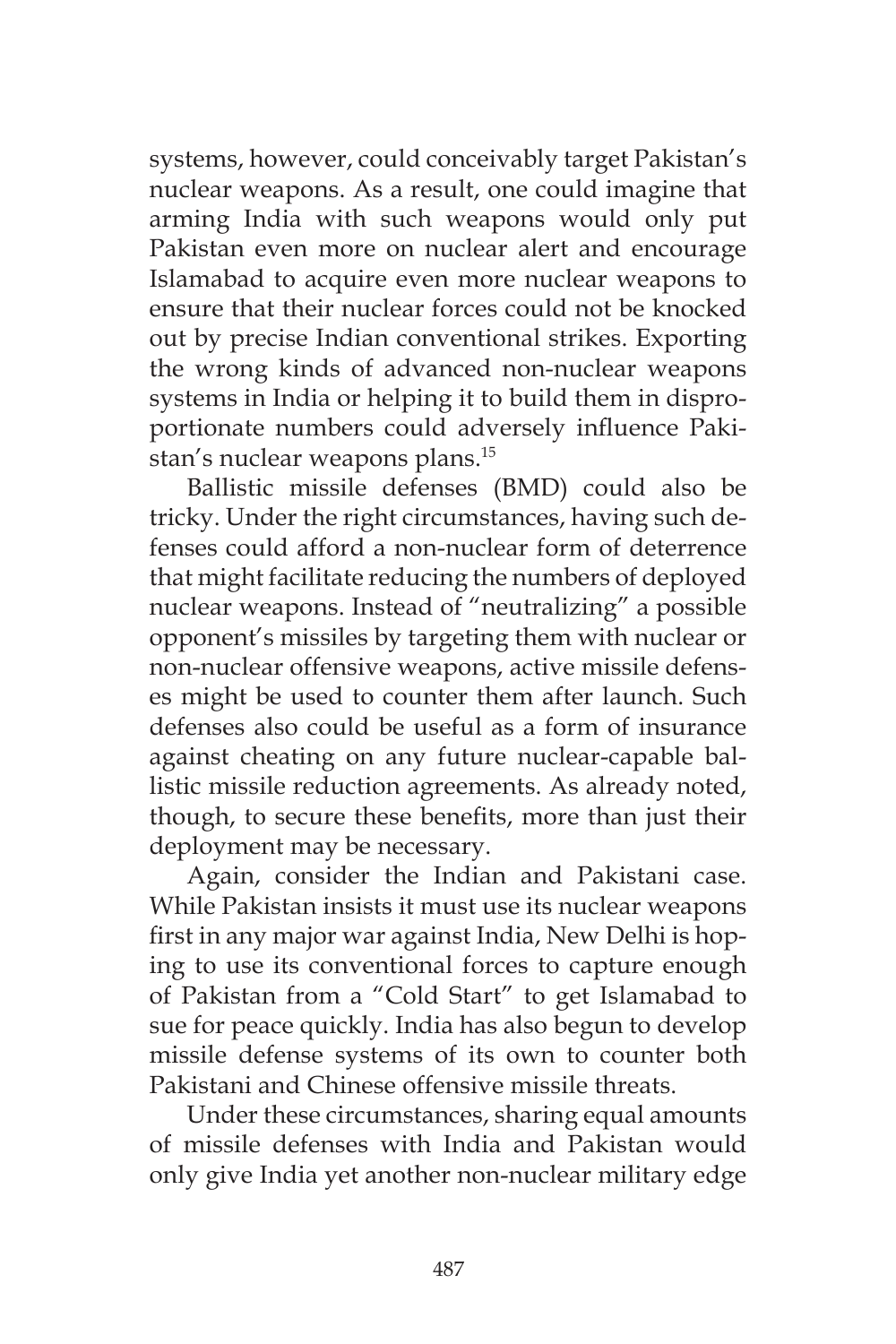against Islamabad. This, in turn, risks encouraging Pakistan to beef up its offensive nuclear missile forces even more. The only way to counter this and help secure the benefits of missile defense for both countries would be to address the underlying conventional asymmetry between them.

### **Missile Limits.**

One idea regional security experts have long favored is creating low-, medium-, and high-density conventional deployment zones on both sides of the Indo-Pakistani border to equalize each side's ability to launch "quick" conventional attacks against one another. A key element of these proposals is that both sides eliminate their existing short-range ballistic missiles (SRBM), since their use could mistakenly prompt nuclear reactions. If such military confidence-building measures were implemented, they might be effective enough to attenuate the perceived stability risks of deploying more advanced, discriminate, non-nuclear military systems.16

Elsewhere other measures might be desirable. As China increases its medium- and long-range nuclearcapable missile superiority over Taiwan and its capability to target U.S. carrier battle groups with advanced, long-range, conventional missiles, the United States and its Pacific allies must worry that Beijing may be able to overwhelm the missile defenses they are now deploying.<sup>17</sup> China, meanwhile, is developing missile defenses of its own to counter possible U.S. nuclear and precise conventional intercontinental missile attacks. Countering offensive Russian longrange missiles may also be a Chinese objective. All of these missile threats and defensive efforts suggest that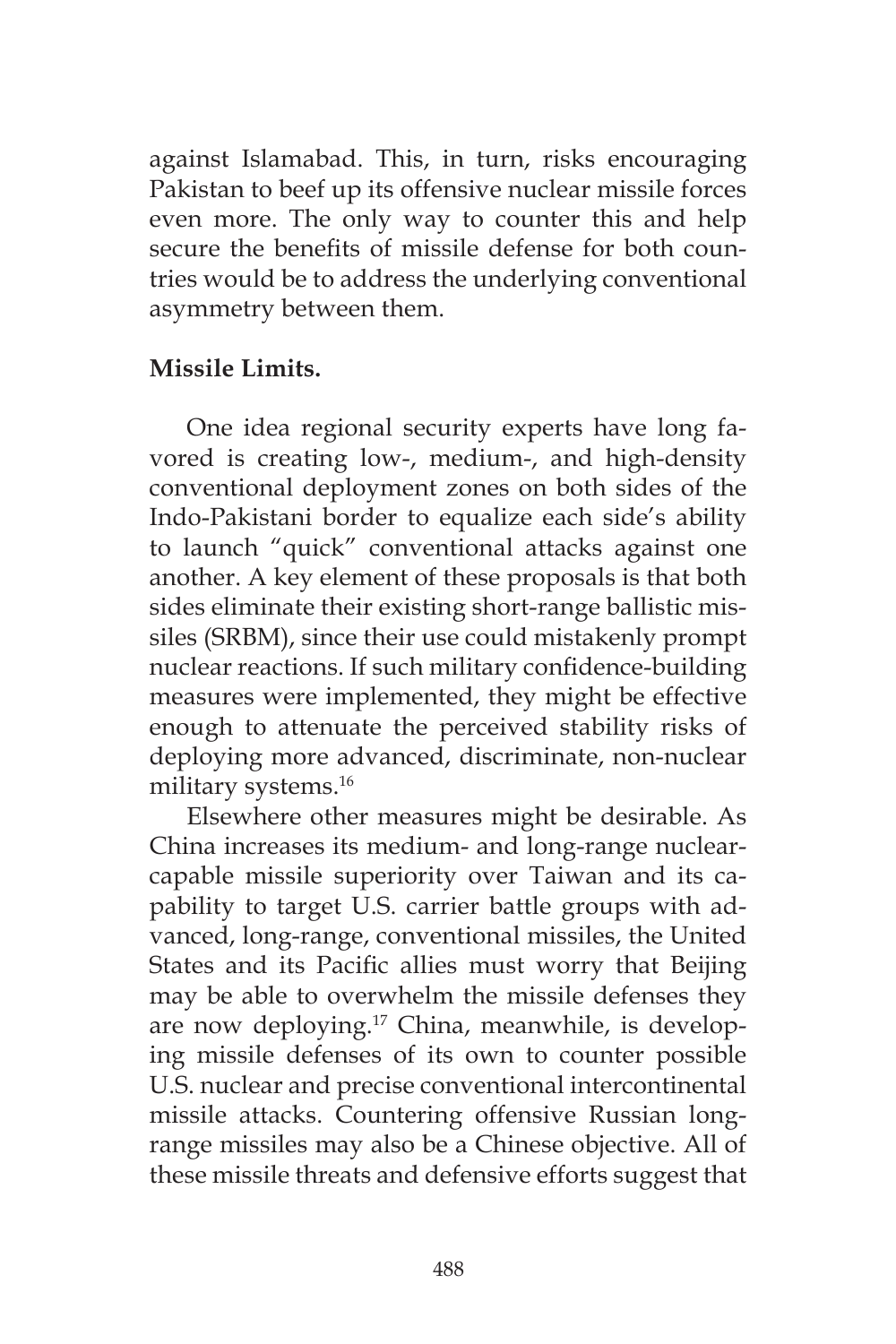diplomatic efforts might be focused usefully on reaching offensive, long-range missile limits to ensure that whatever missile defenses are deployed there will not immediately be overwhelmed.

In this regard, several precedents exist. The Strategic Arms Reduction Treaty (START), which limits U.S. and Russian strategic missile delivery systems, is one. The Intermediate Range Nuclear Forces (INF) Treaty, which covers Russian and NATO missiles with ranges between 500 and 5,500 km, is another. The Missile Technology Control Regime (MTCR), which limits commerce in large missiles capable of lifting at least 500-kilogram (kg) payloads 300 kilometers (km) or farther in range, as well as goods and technology that might contribute to such systems, is another still.

The trick in reaching new, additional missile limits is to make sure they are aggressive enough to capture the missiles that matter most—those optimized for use in massive, coordinated first strikes $18$  – so as to reduce the need or desire for nations to deploy more nuclear warheads without creating new categories of permissible missiles. It certainly would make little sense to eliminate ballistic missiles above the 500-km range, only to end up legitimizing slightly lower-range missile systems that are above the limits restricted by the MTCR.

Yet another related concern in limiting offensive, long-range missiles, while making room for the deployment of missile defense systems that employ large ballistic missile interceptors themselves, is to make sure the proliferation of missile defenses does not itself result in the further spread of large ballistic missiles or related technologies. Here, one might start by prohibiting the export of ballistic missilebased defensive systems that employ rockets in ex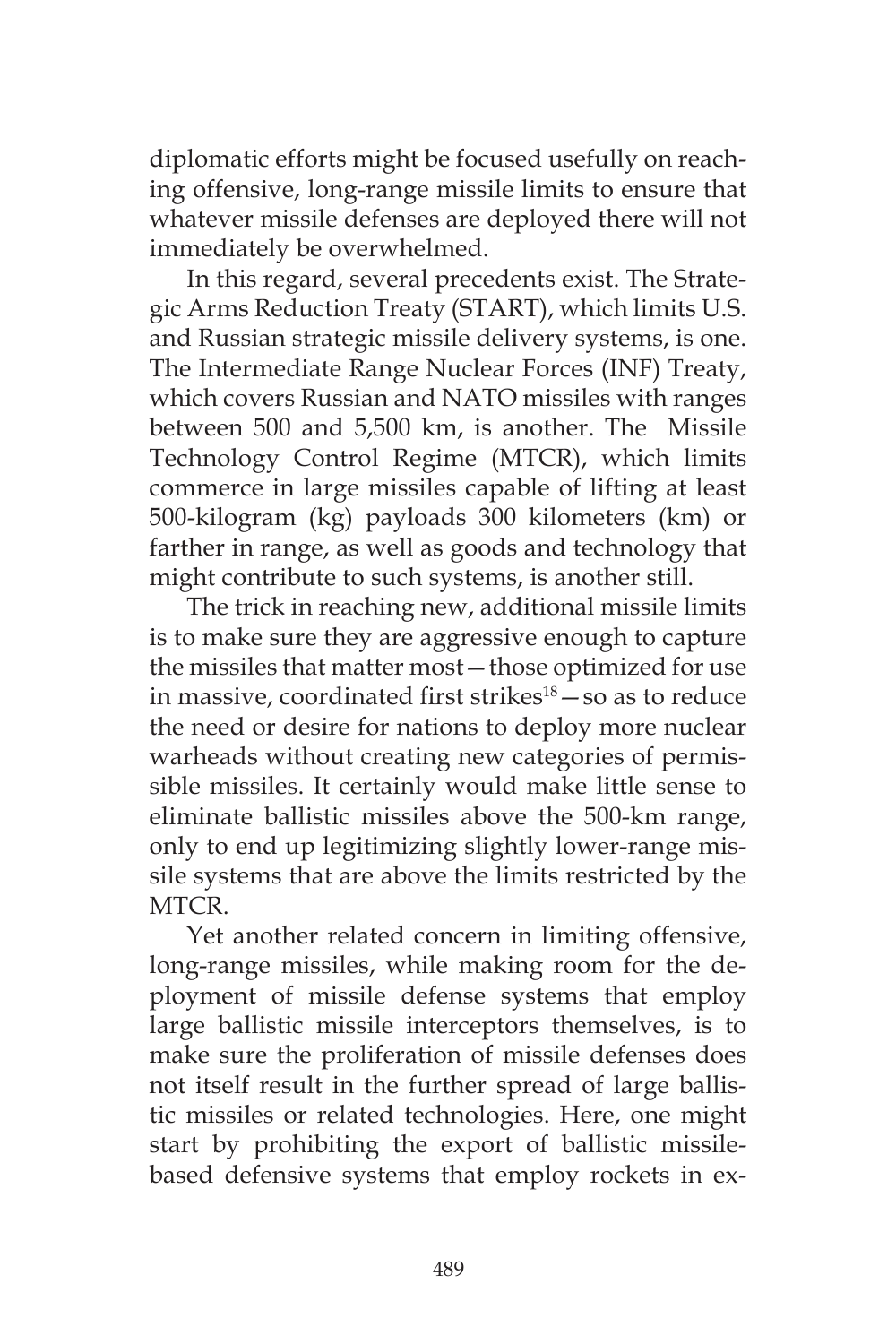cess of the MTCR's category one missile limits (i.e., missiles capable of lifting 500 kg more than 300 km). Alternatively, agreements might be reached to encourage states to move away from the employment of missile defense systems that rely on large ballistic missile systems toward alternatives (e.g., small boostphase missile interceptors borne on drones, directed energy systems, etc.). In either case, the aim would be the same—to ensure efforts to reduce the spread of offensive, nuclear-capable missiles that do not end up increasing such proliferation. This brings us to the second general principle.

*Reducing existing nuclear weapons and nuclear-capable delivery systems should be related more closely to preventing their further spread*. Currently, the connection between reducing nuclear arms and preventing their spread is mostly symbolic. As the United States and Russia reduce their nuclear deployments, other nuclear-armed states, it is argued, ought to follow; this, in turn, should persuade non-nuclear weapons states to submit to much-more-intrusive inspections of their civilian nuclear activities.19 Putting aside the hard cases of Iran and North Korea, this line of reasoning ignores several key technical developments and turns on several questionable political assumptions.

First, after the International Atomic Energy Agency (IAEA) failed to detect the covert nuclear programs in Iraq, Iran, Syria, and North Korea, it is an open question if even "enhanced" international nuclear inspections will be able to detect illicit nuclear activities reliably. This is especially so if, as some believe, large civilian nuclear programs do spread to regions like the Middle East.

Second, not only the United States but Israel, Japan, NATO, India, Russia, and China are planning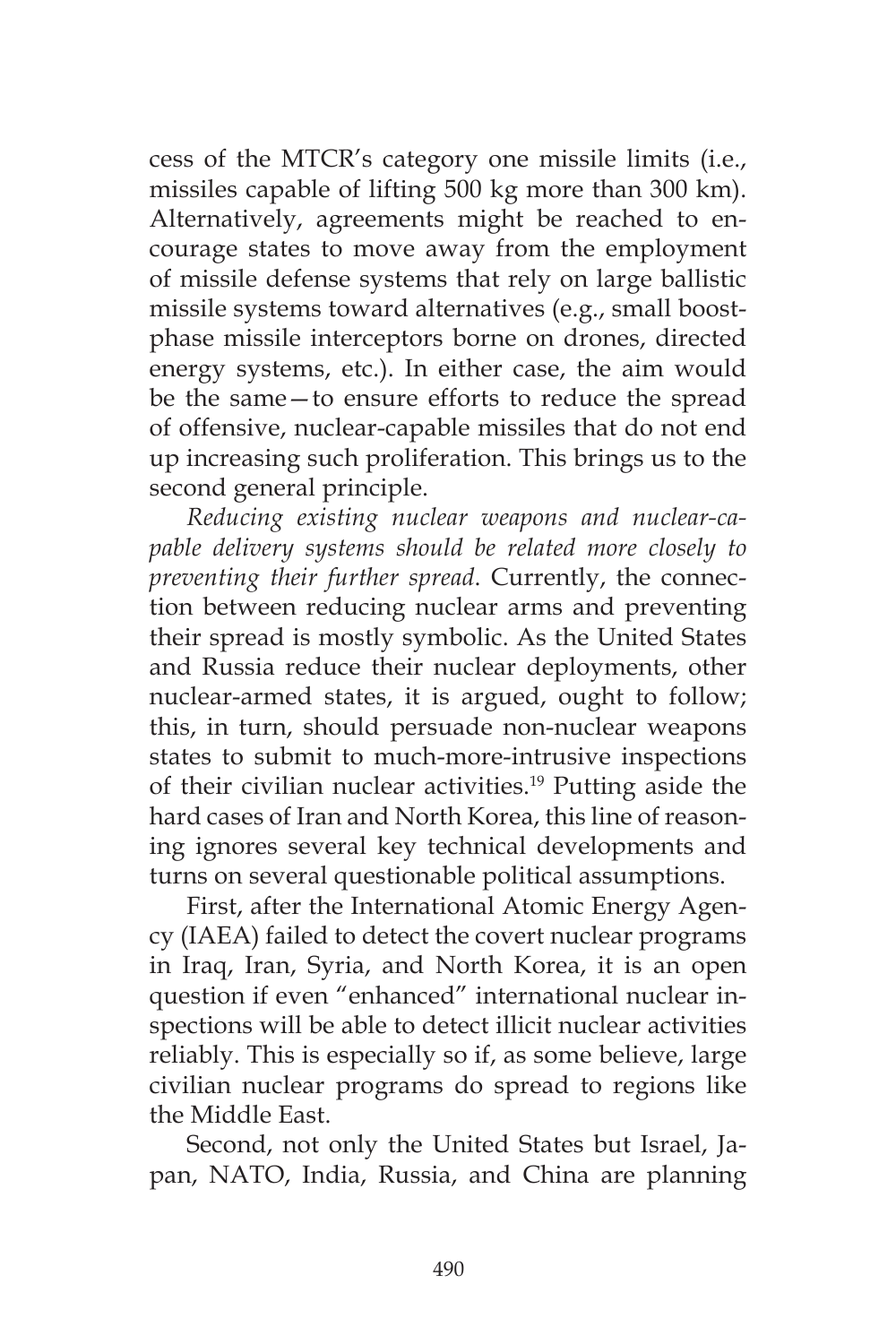to deploy BMD systems—each for very different reasons. Yet, the United States and the allied approach to controlling nuclear strategic threats is practically silent as to whether these defense programs should be promoted or restricted and, if so, how. Nor, outside of strategic reduction talks with Russia, is there much discussion as to whether or how other states' development of large, long-range missiles (both nuclear and non-nuclear) should be approached.

Then, there are political questions. How likely is it that Russia will agree to further nuclear cuts beyond the current START negotiations? Will there be yet another START agreement to reduce strategic nuclear weapons deployments to 1,000 warheads on each side? Will Russia agree to limit its nonstrategic nuclear weapons? Which demands will Moscow make for such reductions? Will Russia demand the United States and NATO cripple their conventional and missile defense plans? Finally, when, if ever, might such agreements be reached? The success of America and the EU's arms control and nonproliferation policies depend on the answers to these questions being favorable to the United States.

Finally, and related to the political issues noted above, are the questions related to enforcement. If there are no new penalties or risks for developing nuclear weapons-related capabilities, how likely is it that states without nuclear-capable missiles or atomic weapons will keep clear of trying to acquire them? Certainly, the Greater Middle East is watching what, if anything, the United States and its allies might do to penalize Iran's nuclear misbehavior. Most states in the region are already hedging their nuclear bets by acquiring "peaceful" nuclear programs of their own. Similar dynamics are at play in the Far East in relation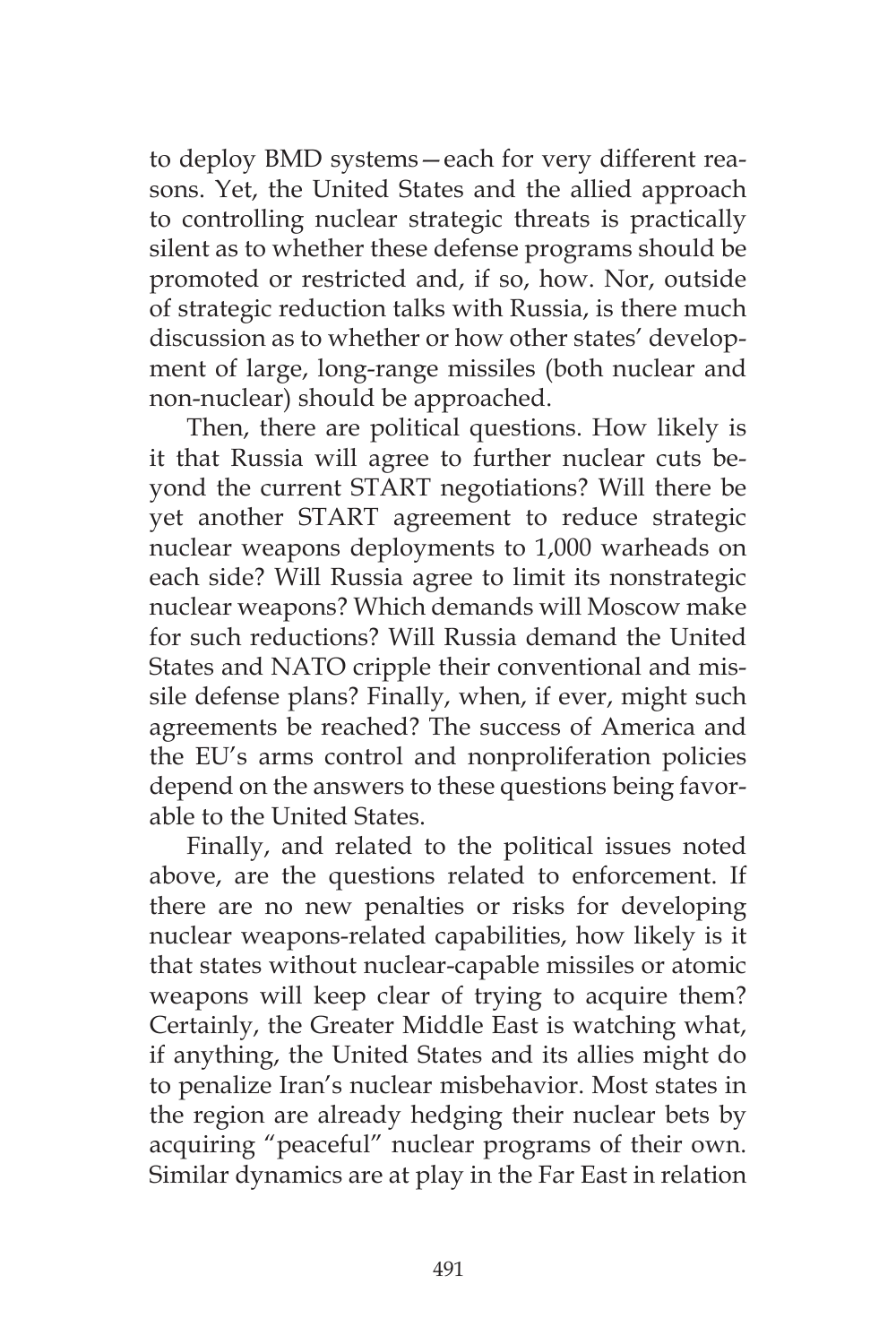to North Korea's nuclear weapons program. Beyond these two cases, there is the general worry that the enforcement of nuclear nonproliferation limits lacks any teeth. What, if anything, will be done to prevent further nonproliferation violations?

These questions all suggest the need for promoting an additional set of more immediate incremental arms control and nonproliferation measures to complement the set of arms control treaties and understandings (which may or may not succeed) that the United States and the EU are currently pushing. In this regard, there are a number of possibilities.

# **Fissile Material Controls.**

To date, the United States has given only very basic guidance on how it intends to reduce the production of nuclear weapons-usable materials—i.e., highly enriched uranium and separated plutonium. President Obama has called for the negotiation of a FMCT. But most versions of this agreement explicitly allow "civilian" nuclear fuel production, which is virtually identical to military production. Also, after decades of fruitless talks in Geneva, it is unclear if any such agreement could ever be negotiated, much less brought into force.

Some officials, including those currently advising Secretary Hilary Clinton, have suggested a complementary approach to negotiating a FMCT, known as the Fissile Material Control Initiative (FMCI). Instead of a binding treaty, both Nonproliferation Treaty (NPT) weapons states *and* nonweapons states would simply identify which portion of their separated plutonium and highly enriched uranium stocks were in excess of either their military *or* civilian requirements and secure or dispose of them.<sup>20</sup> One could also make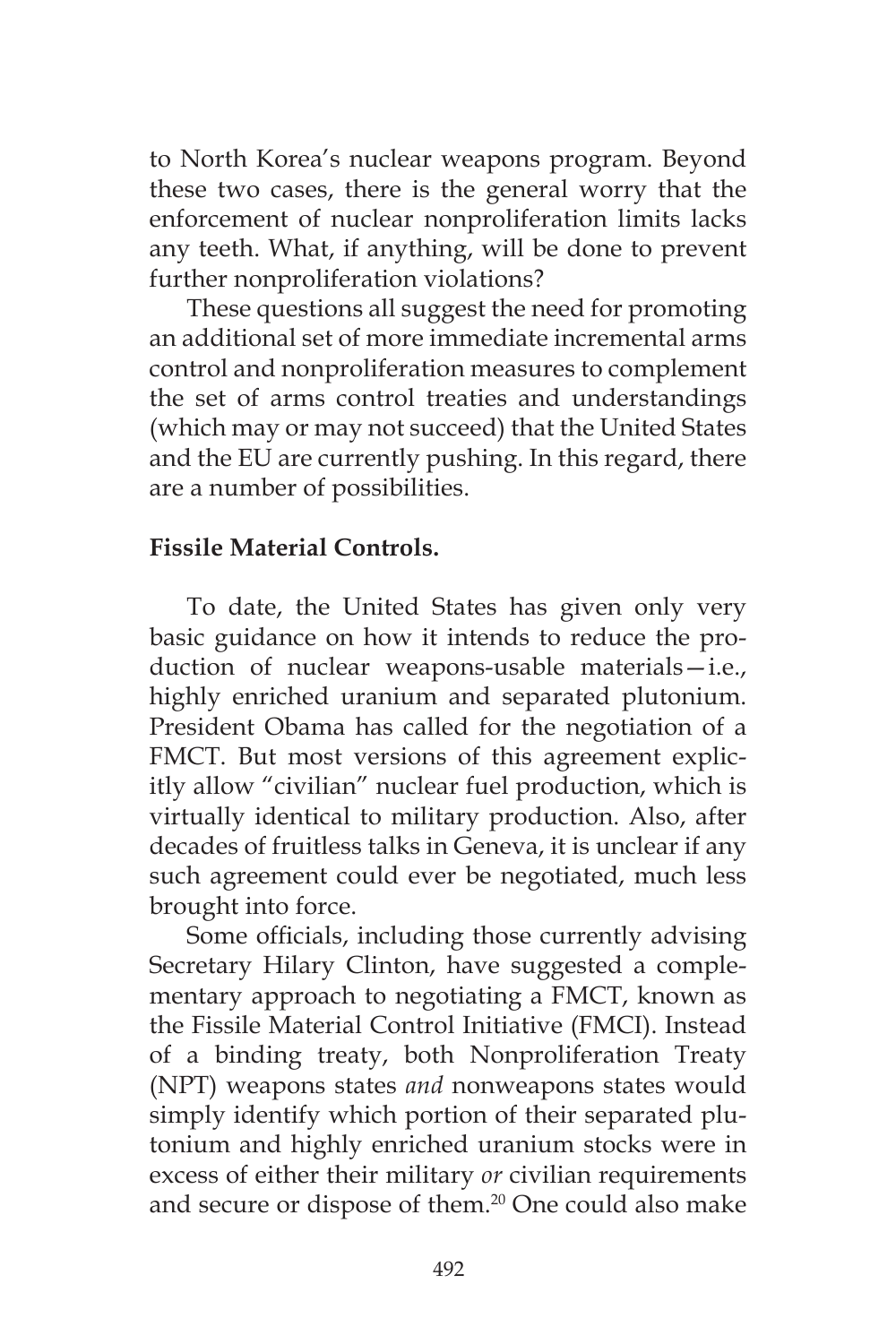it more difficult for states to access whatever surpluses they declare by requiring the prior consent of all parties participating in the initiative for any state to regain access to these materials.<sup>21</sup>

Yet another practical idea, which would have direct bearing on India's nuclear weapons activities, would be to ensure that implementation of the U.S. civilian nuclear cooperative agreement with New Delhi does nothing to help India make more nuclear weapons-usable fuels than India was producing when the deal was finalized late in 2008. Under the NPT, the states that had nuclear weapons in 1967—the United States, Russia, France, the UK, and China—swore not to help any other state outside of these five ever to acquire nuclear weapons directly or indirectly. That would include India, which tested its first nuclear explosive in 1974. Meanwhile, under the Hyde Act, which authorized the civilian U.S.-India nuclear deal, the White House is required to report to Congress on just how much uranium fuel India is importing, how much it is using to run its civilian reactors, how much uranium it is producing domestically, and the extent to which the operation of its unsafeguarded reactors is expanding India's stockpiles of unsafeguarded plutonium with either the direct or indirect help of NPT weapons states.<sup>22</sup>

If India's unsafeguarded plutonium stockpiles grow faster per year than was the case prior to the nuclear cooperative agreement's finalization in 2008 and this growth could be shown to be related to Indian uranium imports from one or more of the NPT weapons states, the latter would be implicated in violating Article I of the NPT. To prevent such a violation or, at least, limit the harm it might do, the United States should be prepared to alert all other nuclear-supplying states and ask that they suspend civilian nuclear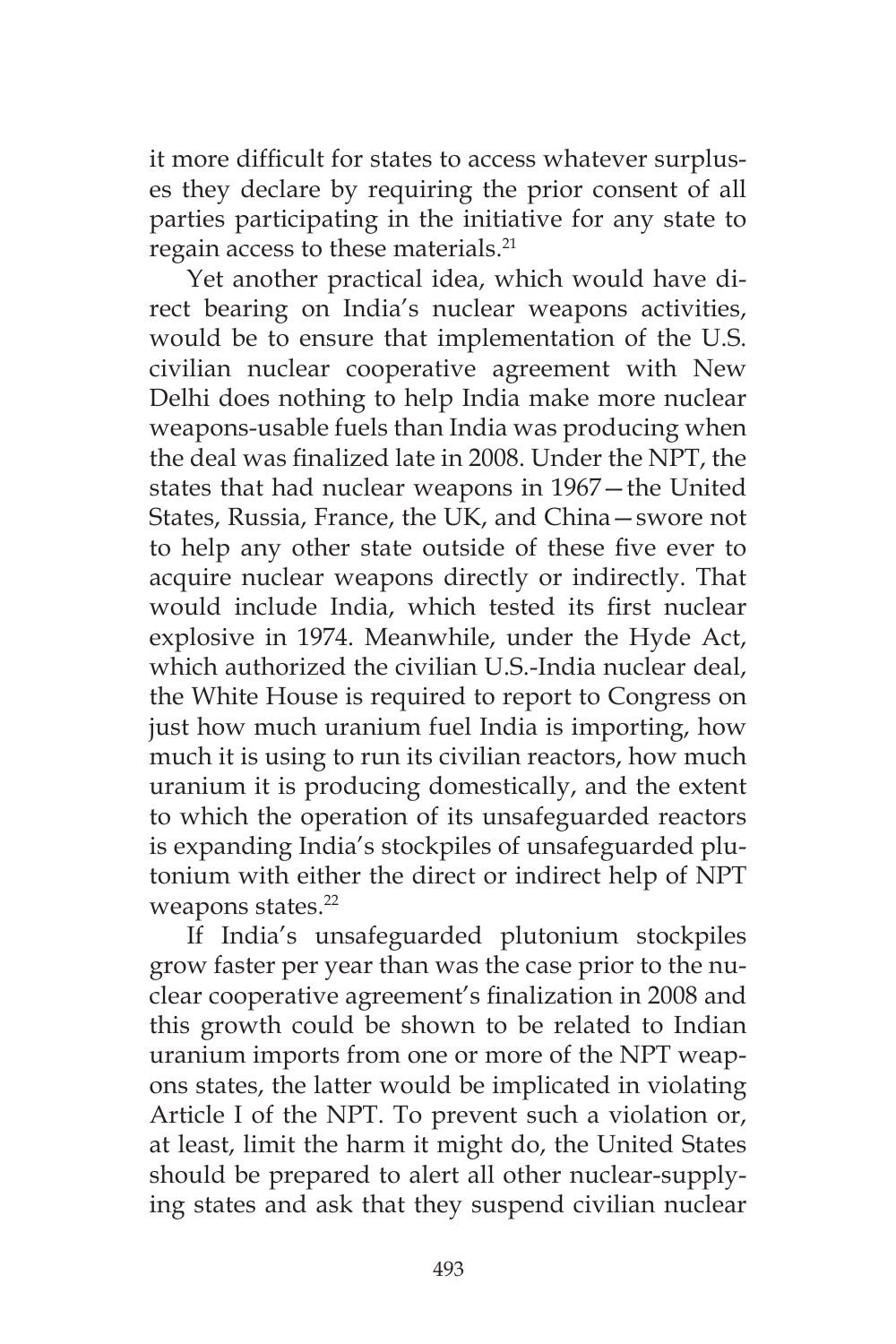assistance until India's unsafeguarded nuclear weapons-usable material production declines. The logical place to make this request would be the Nuclear Suppliers Group (NSG). Such vigilance could also be matched with efforts to keep Pakistan from expanding its nuclear weapons capabilities as well.

Finally, the United States, China, Japan, and South Korea could reconsider the merits of expanding civilian recycling of plutonium-based fuels. As has already been noted, prior to the nuclear accidents at Fukushima, Japan was planning to open a commercial plutonium-reprocessing plant in Rokkasho. Projected to cost over \$100 billion over its lifetime, the plant is designed to produce roughly 1,000 Nagasaki-sized bombs' worth of weapons-usable plutonium annually. Although it originally was supposed to produce plutonium-based fuels for a large-breeder reactor program, the Japanese breeder effort has fallen many years behind schedule. Japan has also decided not to expand its current fleet of light-water reactors, which might burn mixed oxide fuels containing recycled plutonium. As a result, the many tons of plutonium that will be produced at Rokkasho are only likely to add to the 2,000 bombs' worth Japan already has stored on the site. Technical difficulties have already delayed the plant's opening several times. The Japanese government is currently reviewing if it should proceed with its fast reactor and plutonium-recycling program as a part of its post-Fukushima energy review.

South Korea, meanwhile, sees Japan's plutoniumrecycling effort as something of a model. Seoul, which the United States had previously caught trying to use its civilian nuclear program to make plutonium weapons, now wants to revise the civilian nuclear cooperative agreement it has with the United States to allow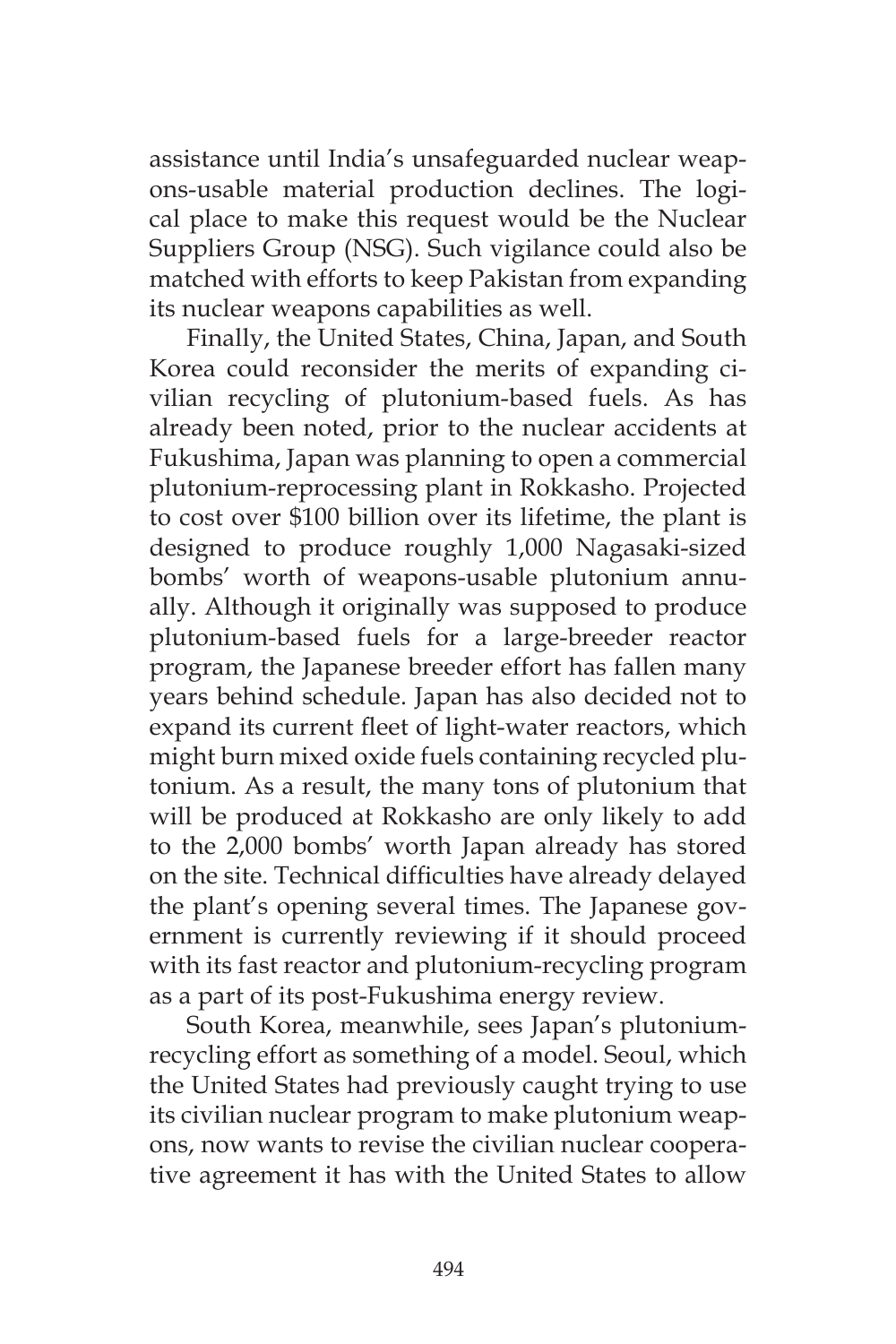it to recycle plutonium. Where is China on all of this? Not far behind. In 2009, Beijing announced that it had contracted with the French firm, AREVA, to build a plutonium-reprocessing plant nearly identical to the one the French built for Japan at Rokkasho. Whether China will keep this program on schedule after its own post-Fukushima nuclear pause is unclear. Finally, despite congressional interest in domestic commercial reprocessing, the U.S. Department of Energy's own blue ribbon panel on the future of nuclear power has decided that such a program is not needed at this time.<sup>23</sup>

Nuclear experts have repeatedly determined that none of these plutonium-recycling programs are as economical as simply burning fresh uranium fuel and storing the waste above ground. All of the programs run proliferation and physical security risks. That is why the bipartisan, congressionally mandated Commission on the Prevention of Weapons of Mass Destruction, Proliferation, and Terrorism called on Congress and the Executive Branch to maintain the moratorium Presidents Gerald Ford and Jimmy Carter imposed on U.S. commercial reprocessing in 1976.<sup>24</sup> Discussing the merits of expanding such a moratorium with China, Japan, and South Korea might make sense. In exchange for Japan, the United States, and South Korea holding off, it might be possible to persuade China to do so as well. It may even be possible to get Chinese officials to announce publicly what they have intimated to U.S. experts privately—that China has not made highly enriched uranium or plutonium for weapons for many years. If China were to agree to hold off, it would be helpful in continuing efforts to get India and Pakistan also to agree to halt their own nuclear weapons fissile material production efforts.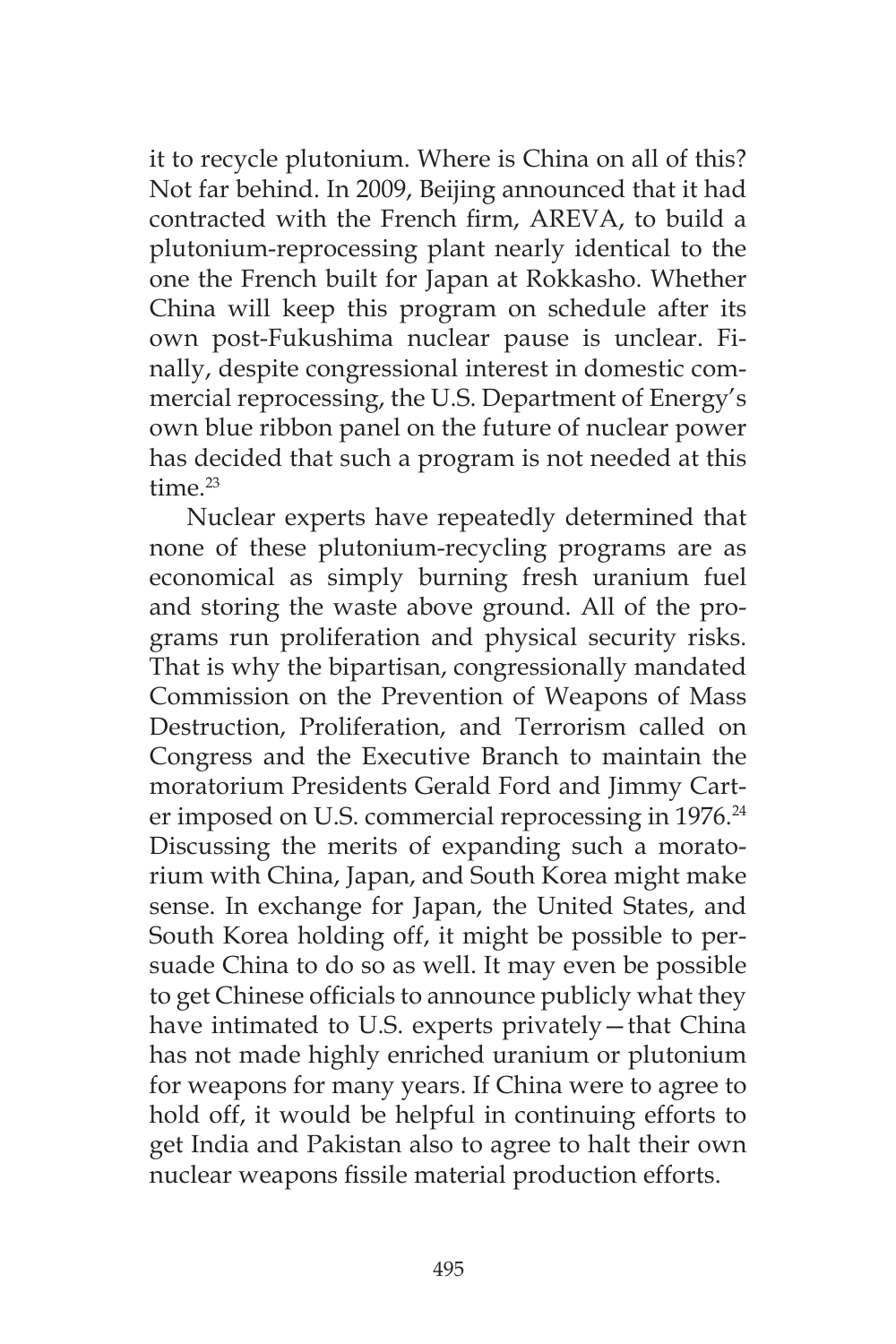# **Repressing Nuclear Testing and NPT Violations.**

As already noted, getting the U.S. Senate to ratify the CTBT will not be easy. More important, it may be many years at best before this agreement is ever brought into force. Certainly, focusing solely on finalizing this treaty is likely to come at a cost. North Korea might test a third nuclear weapon. In 2009, India's nuclear scientists seriously debated whether and when India might have to resume nuclear testing to perfect a thermonuclear device. Yet, if India tests, Pakistan would almost certainly follow suit.<sup>25</sup> It may not be possible to hem Pyongyang in, but India, Pakistan, China, France, the UK, and the United States have all gone on record previously announcing their policy not to test. Rather than wait for yet another nuclear explosion, it would be useful to get all of these states to recommit themselves now to the moratorium they previously said they supported. Certainly, if the United States cannot get these states to recommit, the prospects for ever bringing the CTBT into force would seem even more remote.

Enforcing the moratorium, of course, is a separate matter. Here, it would make sense to exploit the implicit legal ban against non-nuclear weapons states testing that is contained in the NPT. For nearly as many years as the NPT has been in force, civilian nuclear supplier states have tried through the NSG to bolster the NPT by imposing commonsense restrictions on civilian nuclear exports. Why not secure agreement there to block further civilian nuclear trade with any NPT nonweapons state that tests? Given Tehran's dependence on Russian civilian nuclear assistance, this would be immediately relevant in Iran's case.<sup>26</sup>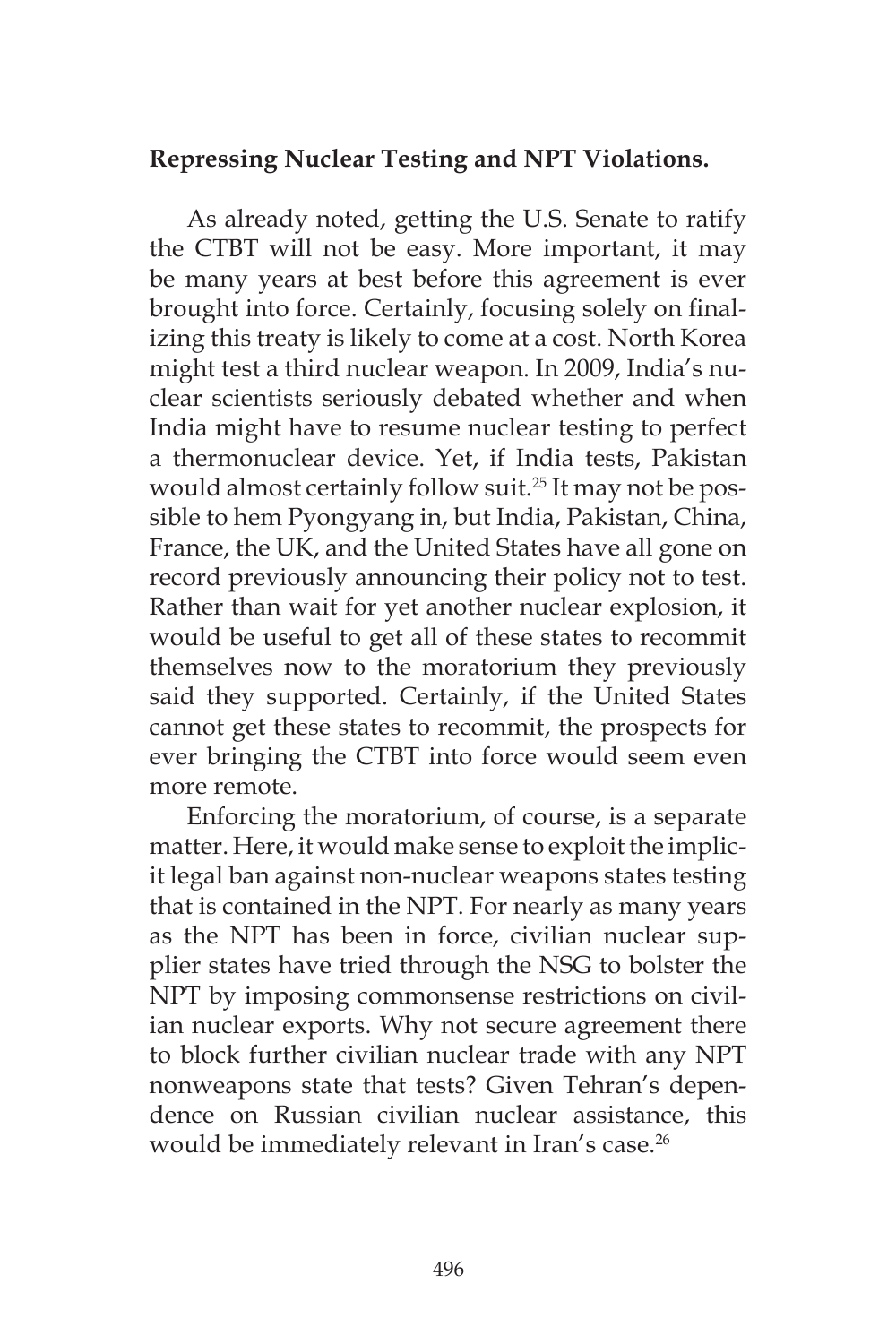One could build on this by also seeking agreement to cut off supplies of nuclear-capable missile technology under the MTCR as well. Currently, violators of the NPT and IAEA safeguards and states that withdraw from the NPT while still in violation are not prohibited from receiving nuclear-capable missile technology and assistance from missile technology supplying states. Why not eliminate this loophole with the adoption of an automatic cutoff to goods controlled by the MTCR to these nuclear violators?

Finally, as missile defense capabilities grow and spread internationally, one could consider linking the treatment of serious NPT control violations not just with access to NSG and MTCR goods but with the freedom of states to test nuclear-capable missiles with flight paths that go outside their borders. Currently, countries that flaunt the nuclear rules, such as North Korea, are free to fire nuclear-capable missiles over Japan toward the United States. Under current international law, this is legal. Yet, such missiles are indistinguishable from those designed to carry nuclear warheads, and their development and testing are inherently destabilizing. If a finding is made at the IAEA or the United Nations Security Council (UNSC) that a state is in violation of its NPT obligations, one might ask if there should be an international norm against such flights, just as there is with other illicit outlaw activities, such as piracy, drug running, and slave trading. If so, one could give states with the technical power authority to shoot such objects out of international air space (e.g., the United States, Russia, Israel, and soon Japan, NATO, and China) as "outlaw" objects. Similarly, if progress is made on creating additional limits on missile deployments (e.g., global INF, etc.), violators of these understandings could also be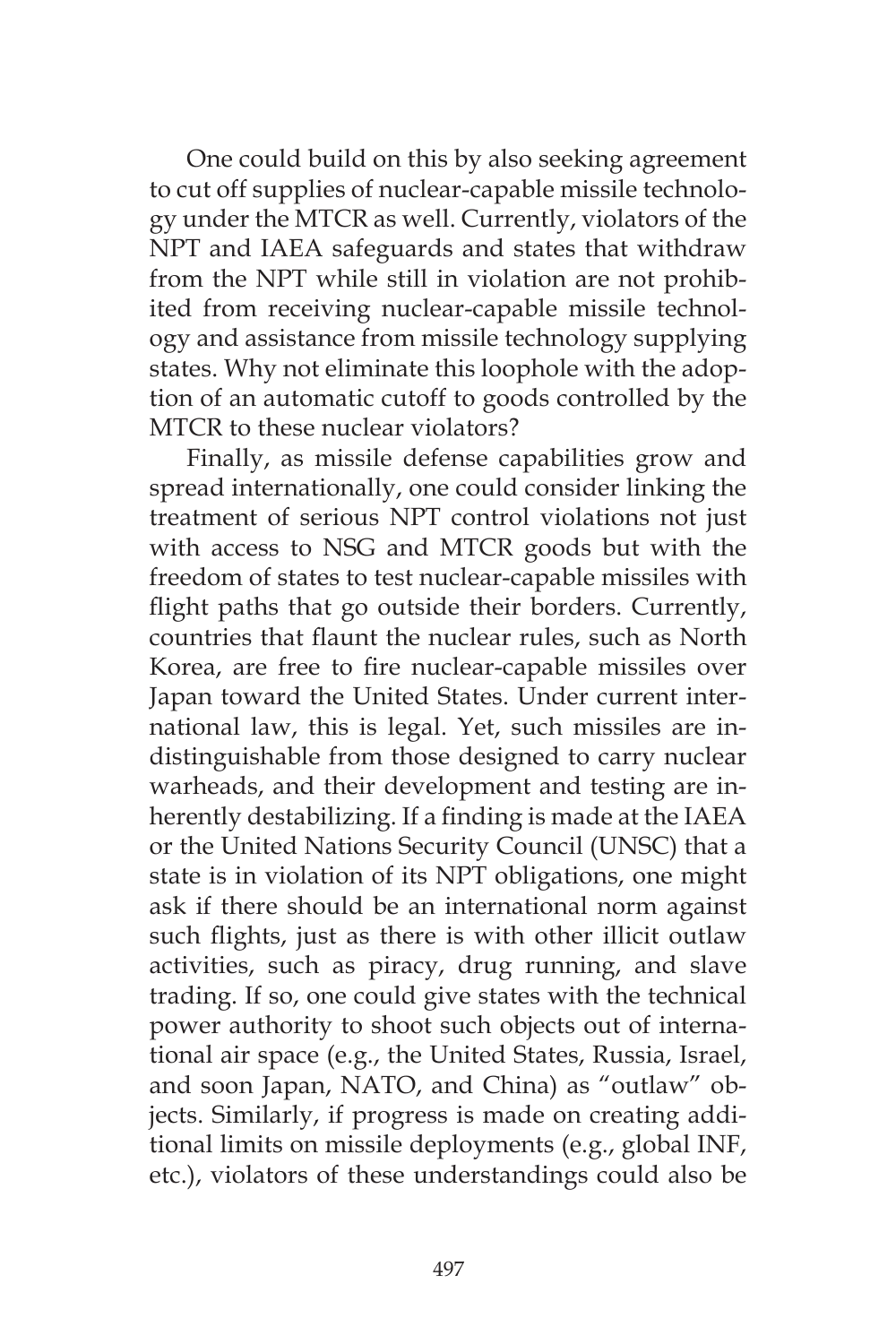banned from receiving controlled missile and nuclear goods and be subject to similar missile testing restrictions until they were determined by the appropriate authorities to have come back into full compliance.

The presumption here, of course, is that organizations such as the IAEA are fully able to make such determinations. In fact, they are not, which brings us to the third principle that the United States and other states need to focus on.

*International nuclear inspectors should be encouraged to distinguish between nuclear activities and materials that they can reliably safeguard against being diverted to make bombs and those that they cannot.* The NPT is clear that all peaceful nuclear activities and materials must be safeguarded—that is, inspected in a manner that can reliably prevent them from being diverted to make nuclear weapons. Most NPT states have fallen into the habit of thinking that if they merely declare their nuclear holdings and allow international inspections, they have met this requirement.

This is dangerously mistaken. After the nuclear inspections gaffes in Iraq, Iran, Syria, and North Korea, we now know that the IAEA cannot necessarily detect covert nuclear activities early enough to allow others to intervene to prevent possible bomb making. We also now know that inspectors annually lose track of many bombs' worth of nuclear weapons-usable plutonium and uranium at declared nuclear fuel-making plants. Privately, IAEA officials admit that the agency cannot ensure continuity of inspections for spent and fresh fuel rods at more than half of the sites that the agency inspects. Finally, we know that declared plutonium and enriched uranium can be diverted from their related production plants and made into bombs so quickly (in some cases, within hours or days) that no inspec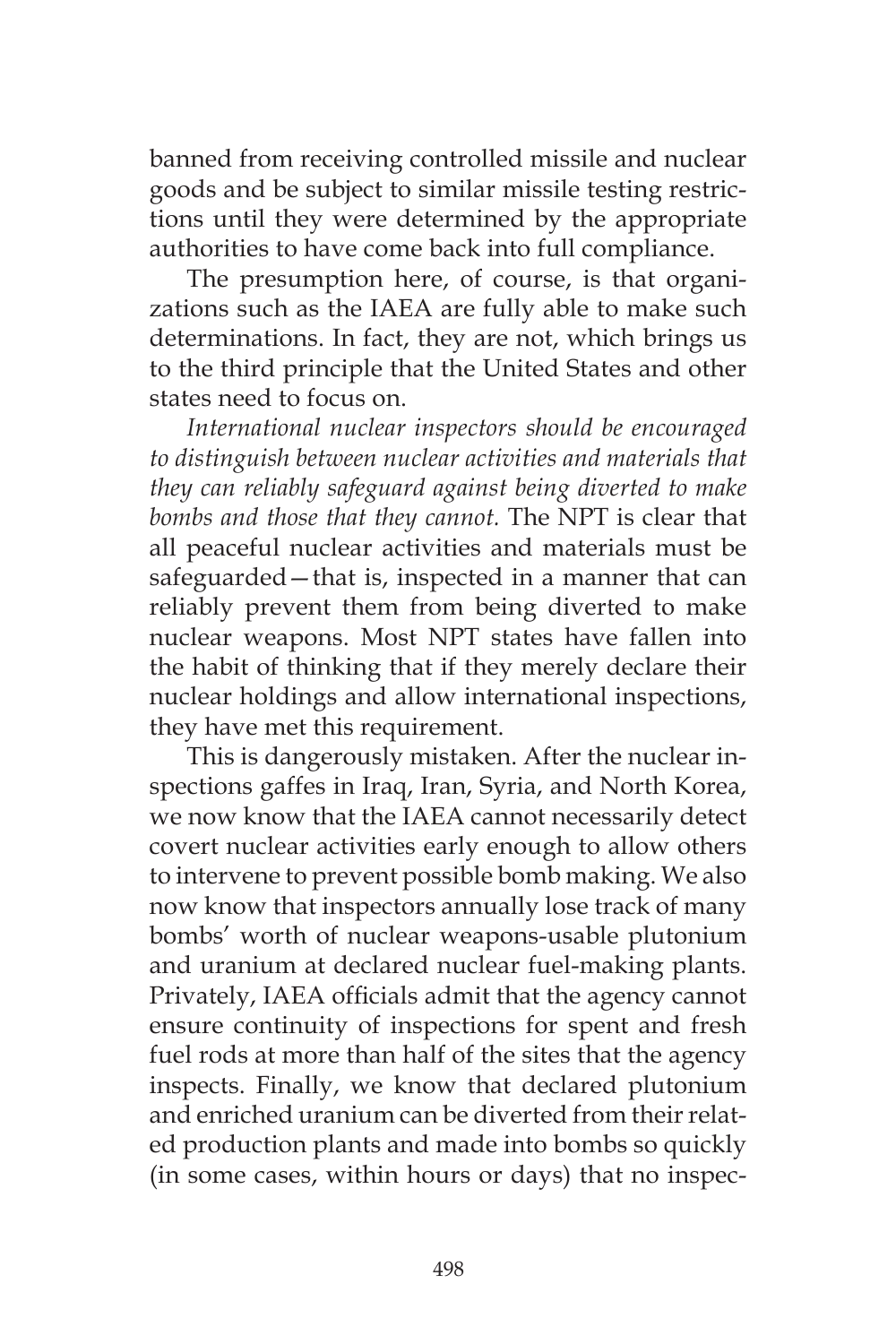tion system can offer timely warning of a country's bomb-making efforts. Yet, any true safeguard against military nuclear diversions must reliably detect them early enough to allow outside powers to intervene to block a bomb from being built. Anything less is only monitoring that might, at best, detect military diversions *after* they occur.

In light of these points, it would be useful for the IAEA to concede that it cannot safeguard all that it inspects against possible military diversions. This would finally raise first-order questions about the advisability of producing or stockpiling plutonium, highly enriched uranium, and plutonium-based reactor fuels, and believing that these materials and activities can be safeguarded. At the very least, this concession would suggest that nonweapons states ought not to acquire these materials or facilities beyond what they already have.

In this regard, the United States and other likeminded nations might independently assess whether or not the IAEA can meet its own inspection goals; under what circumstances (if any) these goals can be met; and, finally, whether these goals are set high enough. The U.S. House of Representatives approved legislation in 2009 to require the IAEA to make such assessments routinely and to report its findings. Similar legislation has been proposed in the Senate.<sup>27</sup>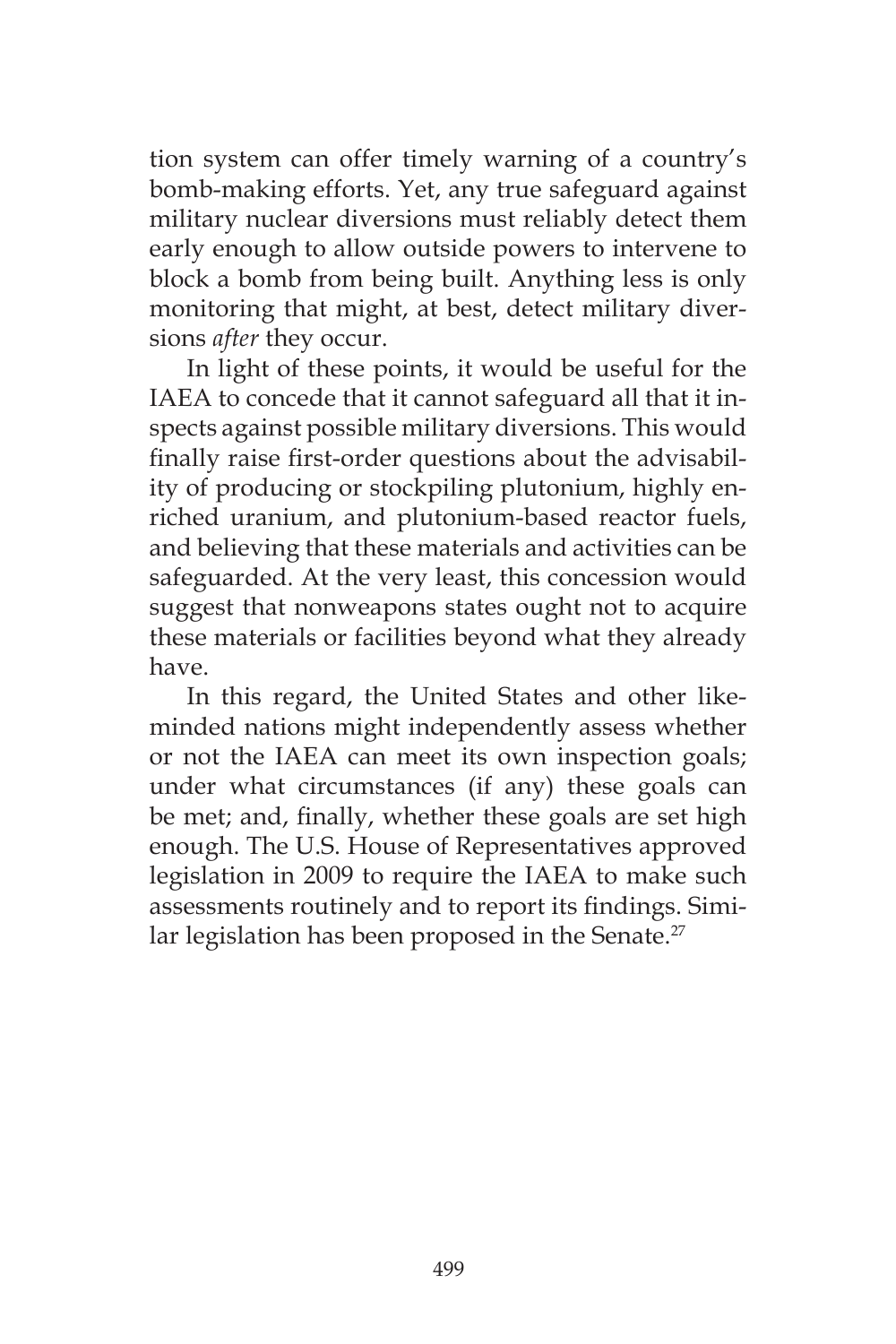# **Compare Costs.**

*Finally, to ensure safe, economically competitive forms of clean energy, greater attention should be paid to comparing costs and discouraging the use of government financial incentives for energy commercialization projects, especially nuclear power.* Supporters of nuclear power insist that its expansion is critical to prevent global warming. Yet, they generally downplay or ignore the nuclear weapons-proliferation risks associated with the further spread of this technology. That said, it may be impossible to prevent the spread of nuclear power if it turns out to be the cheapest, quickest way to provide low- or no-carbon energy. Given the security premium associated with the further spread of nuclear power technologies, though, no government should pay extra to promote it.

Certainly, creating new, additional government financial incentives specifically geared to build more commercial nuclear plants and their associated fuelmaking facilities will only increase the difficulty of comparing these nuclear alternatives accurately with non-nuclear alternatives. Not only do such subsidies mask nuclear power's true costs; they tilt the market against less subsidized, potentially sounder alternatives.28 This is troubling, since nuclear power continues to enjoy massive government support, and the most dangerous forms of civilian nuclear energy nuclear fuel-making in most nonweapons states and large-power reactor projects in war-torn regions like the Middle East—are poor investments as compared with much safer alternatives.<sup>29</sup>

There are several ways to avoid this trend. The first would be to get as many governments as possible to open all large civilian energy projects in their coun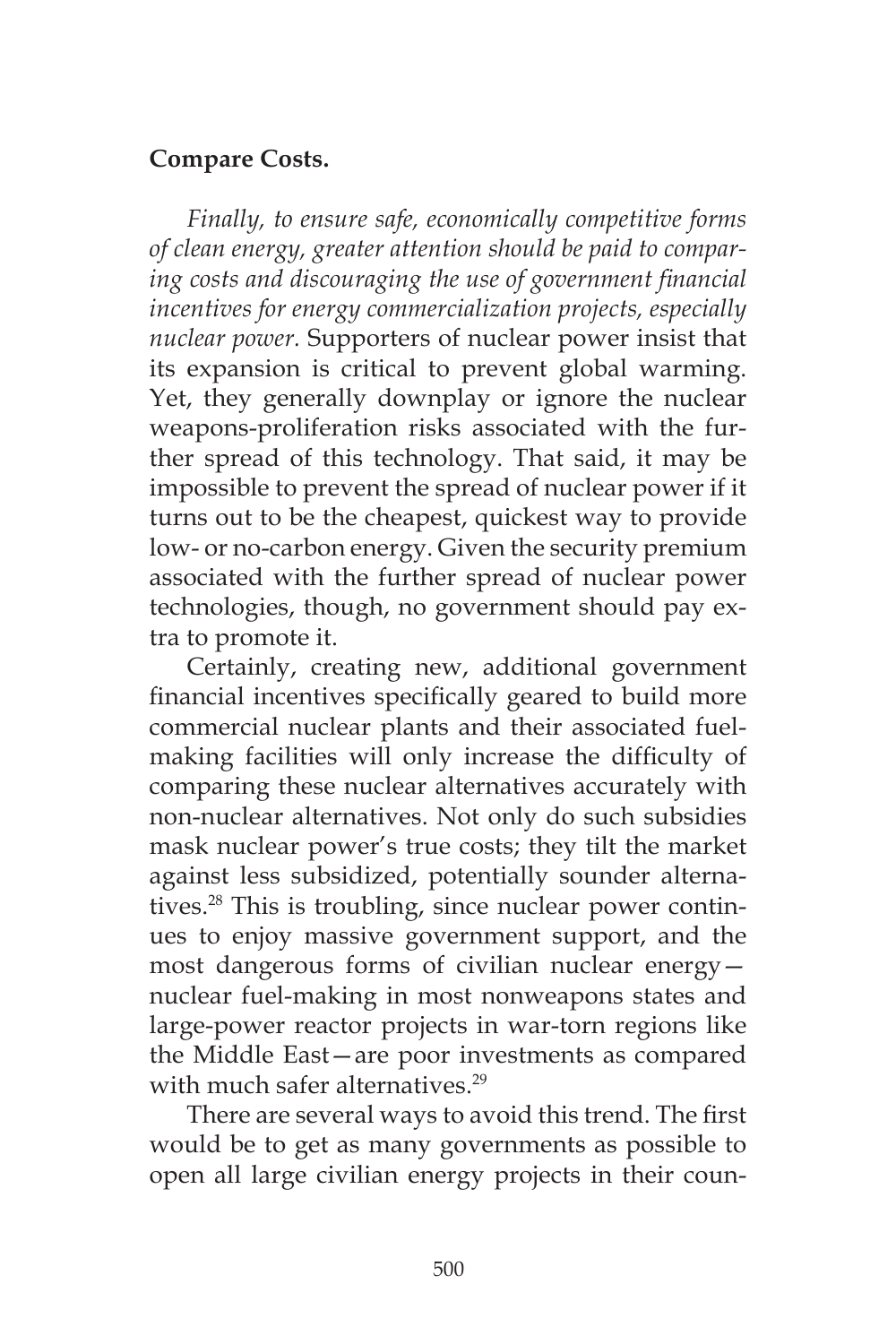tries up to international competitive bidding. This is already done in a number of countries. The problem is that when states want to build large civilian nuclear reactors, they limit the competition to nuclear bids only, rather than open the competition up to any energy option that can meet a given set of environmental and economic criteria.

This practice flies in the face of the Energy Charter Treaty, which has been ratified by the EU and is supported by Washington. This agreement calls on states to encourage open international bidding on any large energy project or transaction. Meanwhile, the Global Energy Charter for Sustainable Development, which the United States and many other states also support, calls on states to internalize many of the external costs (e.g., those associated with government subsidies and quantifiable environmental costs, such as the probable prices of carbon) in determining the costs of large energy projects.

Although these agreements have not yet played a significant role in reducing carbon emissions, they could. Certainly, the surest way to ensure that carbon reductions are accomplished in the quickest, cheapest fashion is to: a) include all the relevant government subsidies in the price of competing energy options; b) assign a range of probable prices to carbon for each option; c) use these figures to determine what the lowest cost energy source or technology might be in relation to a specific timeline; and, d) compete each option on the basis of both price and time.

Enforcing total adherence to these principles will be challenging. One can, however, do better or worse, and the downsides of not trying far exceed the risks of even partial failure. A good place to improve on a largely blank slate would be for Washington to suggest a modest carbon-abatement data-collection action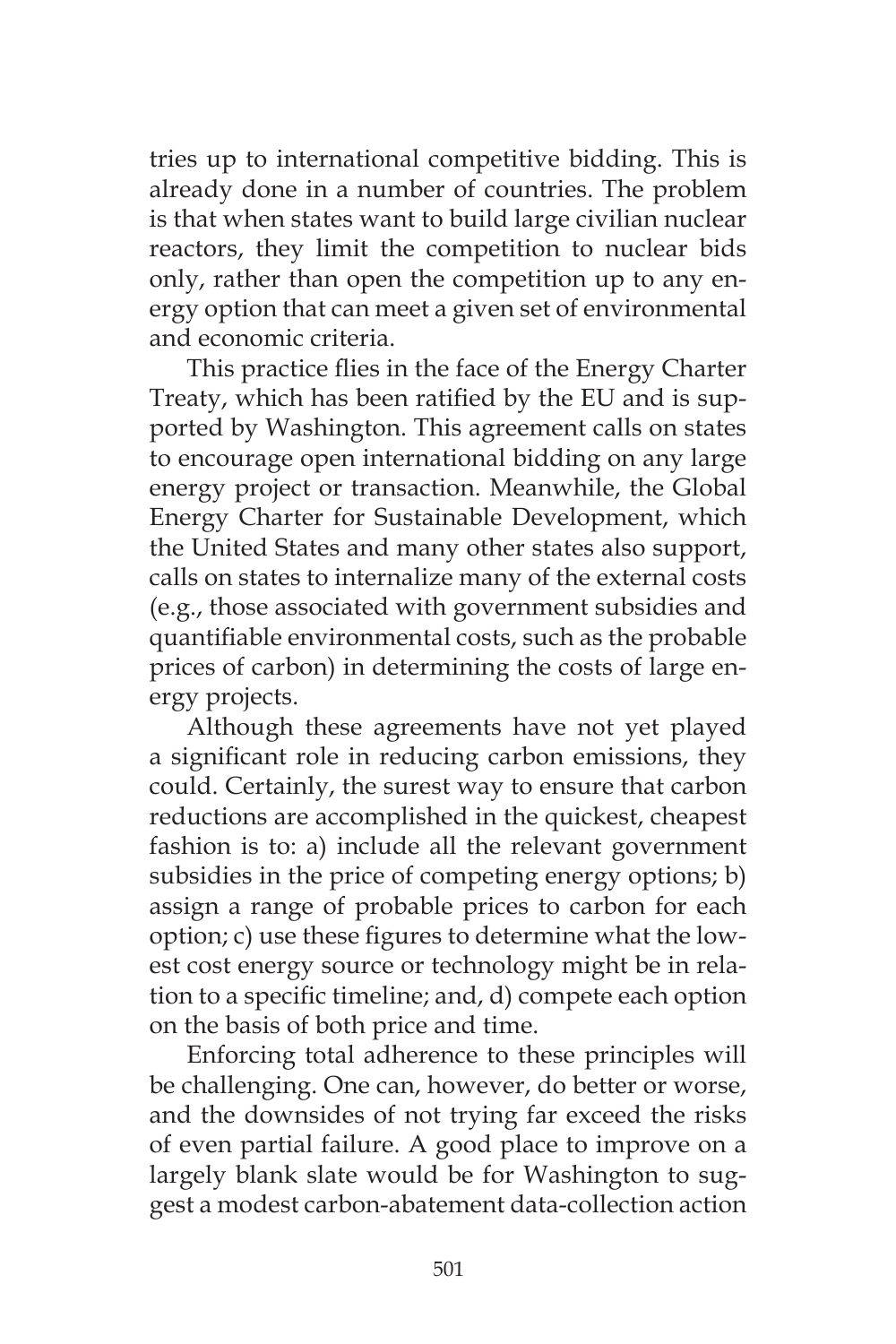plan for the Group of Twenty Finance Ministers and Central Bank Governors (G-20) that would include establishing common energy project cost accounting and international bidding rules. Beyond this, it would be useful to call on the G-20 to give the IAEA notice of any state decisions they believe might violate these principles by favoring nuclear power over cheaper alternatives. The aim here would be to encourage the IAEA to ascertain the true purpose of such nuclear projects.30

As a complementary effort, the world's advanced states could also work with developing countries to create non-nuclear alternatives to address their energy and environmental needs. In the case of the United States, this would entail implementing existing law. Title V of the Nuclear Nonproliferation Act of 1978 requires the Executive Branch to do analyses of key countries' energy needs and identify how these needs might be addressed with non-fossil, non-nuclear energy sources. Title V also calls on the Executive Branch to create an alternative energy cadre to help developing nations explore these alternative options. To date, no U.S. President has chosen to implement this law. The U.S. Congress has indicated that it would like to change this by requiring Title V country energy analyses (and outside, nongovernmental assessments of these analyses) to be done as a precondition for the U.S. initialing of any new, additional U.S. nuclear cooperative agreements.31 The United Nations (UN), meanwhile, has an alternative, renewable (non-nuclear) energy initiative of its own—the International Renewable Energy Agency (IRENA) aimed at assisting developing states. As with most of the other suggestions already made, the United States and other states can emphasize these initiatives without waiting for any international treaty agreement.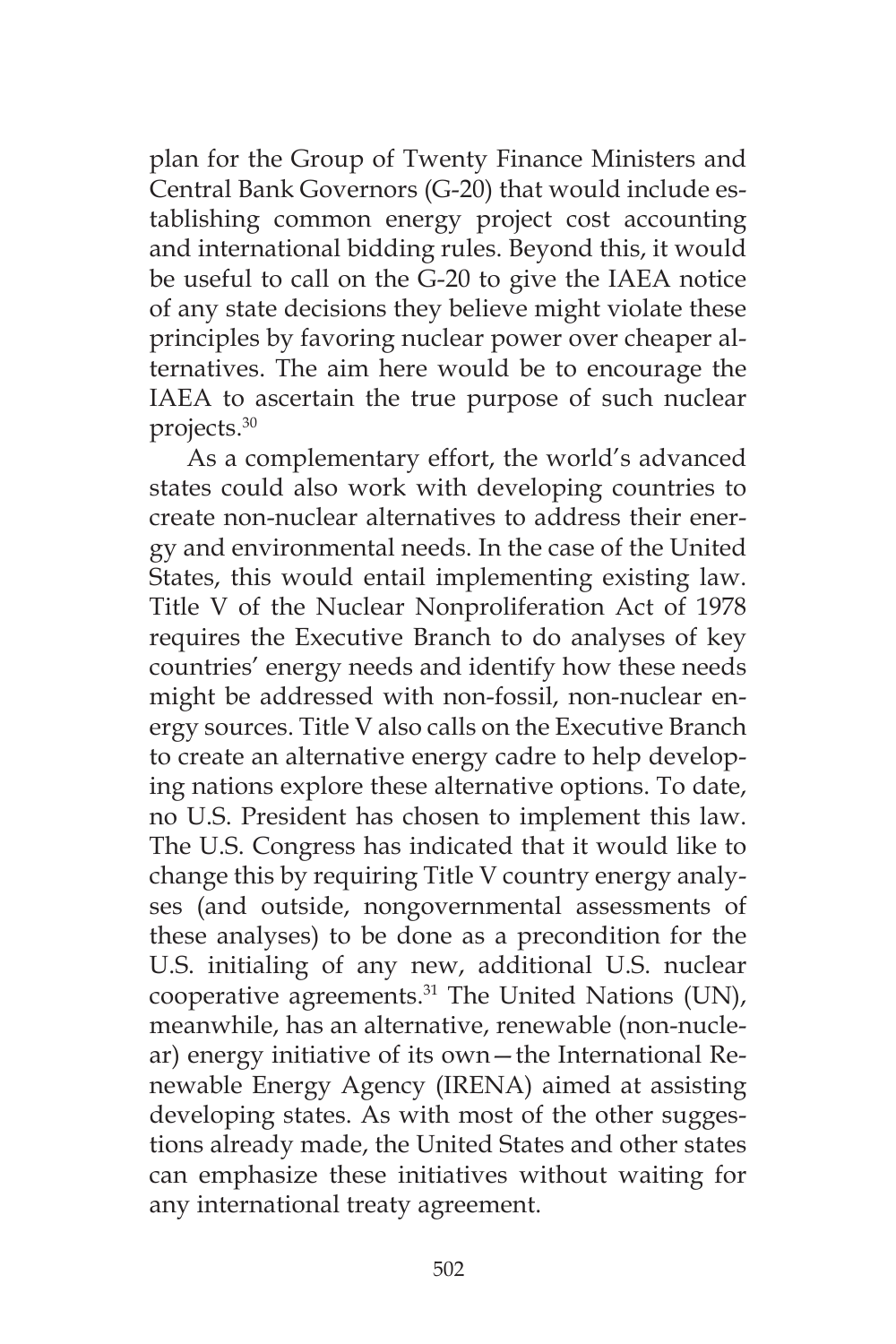#### **What Is Possible.**

For those who have already settled in with our government's current catalogue of treaty-based fixes, the list of incremental control recommendations in this chapter might seem too far off the beaten path to be viewed as anything but too ambitious. This, however, gets things backwards. Our government's current arms control and nonproliferation agenda is more than slightly ambitious itself: After the New START follow-on agreement that has just been reached, there is little chance any of the other treaties President Obama highlighted in his April 5, 2009, Prague, Czech Republic, speech—additional nuclear reduction treaties with Russia or other states, the CTBT or the FMCT—can be brought into force before the end of Obama's first term or even before the 2016 presidential elections.

In sharp contrast, several of this chapter's suggestions involve implementing nothing more than existing law (e.g., the Hyde Act on India, the Nuclear Nonproliferation Act of 1978 on alternative energy cooperation, conducting energy assessments, and making sure U.S. nuclear cooperation is safeguarded in a manner that affords timely warning of possible military diversions). Nor do any of these suggestions require negotiating or ratifying formal bilateral or international treaties. Most of the suggestions regarding sanctions involve modifying current NSG and MTCR guidelines, something that is done on a routine basis. The assessments of what the IAEA can and cannot safeguard, and how sound its own standards are to accomplish this, can be done with or without other states' cooperation.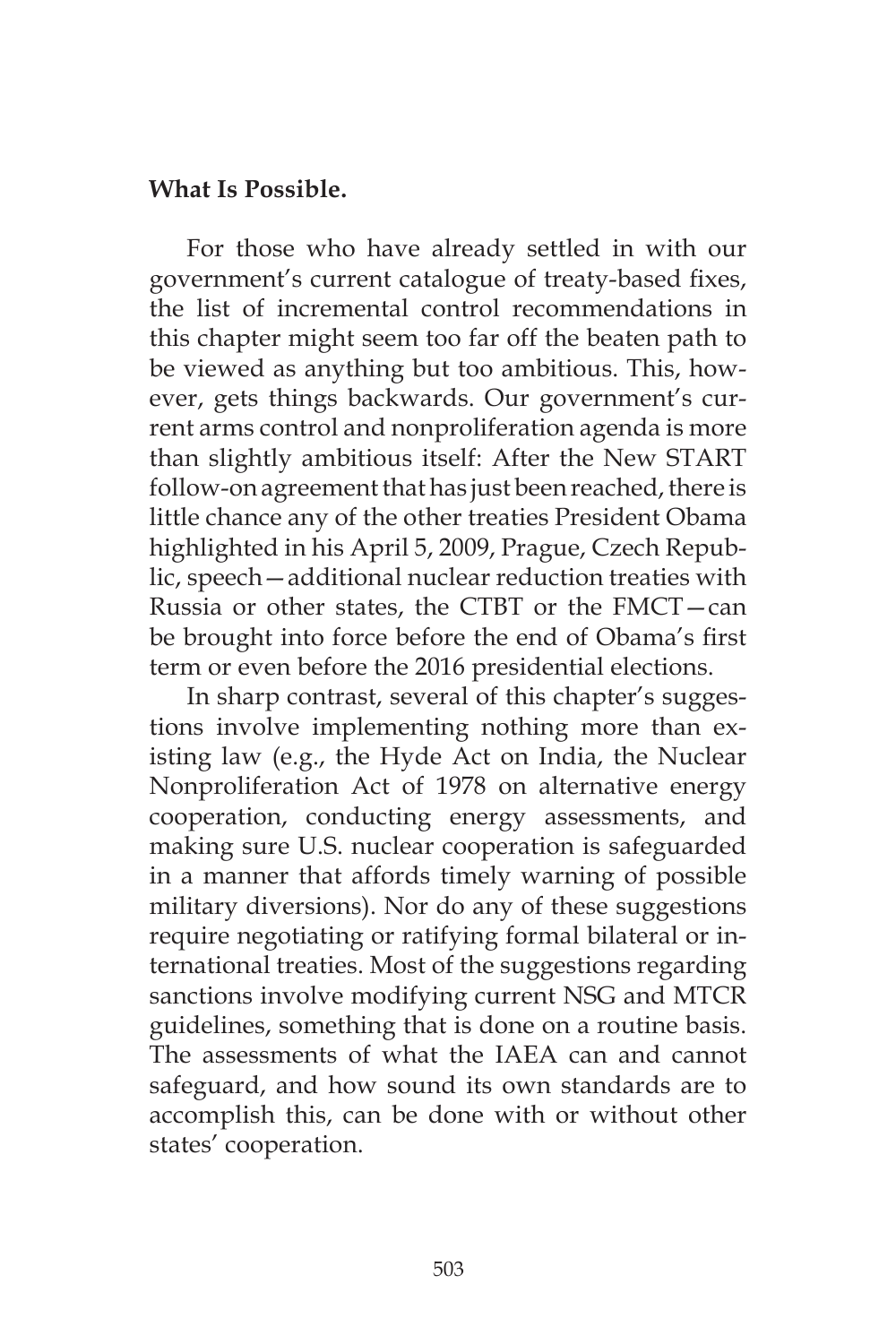Most of the other suggestions also can be implemented without waiting on international consensus or the consent of other countries. Yet, none of the ideas offered are at odds with our government's arms control objectives and ought, like the Fissile Material Control Initiative and recommittment to existing nuclear test moratoria, to make it easier to negotiate formal international treaties and bring them into force. Finally, more than a few of the suggestions—such as promoting a moratorium on the further expansion of commercial recycling of plutonium in the United States and Asia and encouraging the G-20 to compete large energy projects and adopt sound energy accounting rules—could save many billions in unnecessary spending.

Still, seasoned political experts in Washington would rightly be wary of either Democrats or Republicans seizing on these ideas. Certainly, until the presidential elections in November 2012, few, if any, in the majority party would have the time or the inclination to suggest that the head of their party do something different than what is already on the foreign affairs agenda. Meanwhile, Republicans running for office are unlikely to be drawn to anything other than criticizing the Obama administration. This hardly leaves much room even for incremental innovation.

November 2012, however, is not that far off. Certainly, by then, the glory of negotiating the START follow-on agreement will largely have worn off, and the prospect of not bringing any new treaty agreements into force for many years will begin to set in. In this environment, Democratic supporters of the President may actually look for new, additional ways to demonstrate their support of the President's nuclear control goals of reducing the amount of nuclear weapons and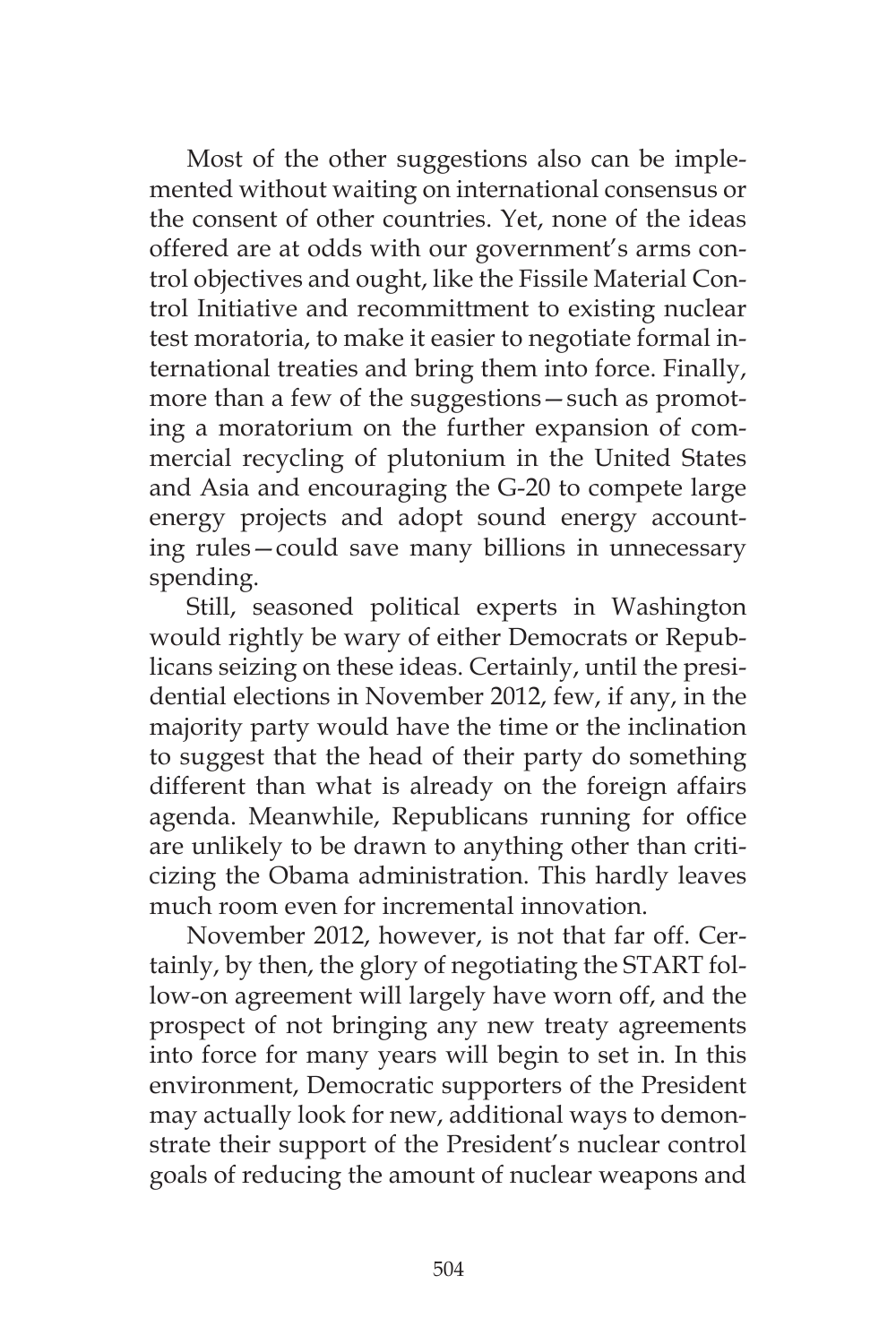nuclear weapons-usable materials, ending nuclear weapons testing, preventing the spread of nuclear weapons-related capabilities, and lowering the risks of nuclear use and theft.

Republicans, on the other hand, are likely to be focused like a laser beam on the prospects of defeating President Obama in 2012. Assuming that President Obama does not defeat himself, though, this will place a premium on the Republican Party to explain not just what it is against, but what it is for. In the case of nuclear controls, Republicans may find fault with the formal treaties President Obama is trying to negotiate and bring into force. Yet, they will be hard pressed to take major exception to President Obama's general goals of reducing the chances of nuclear use or theft, blocking the further spread of nuclear weapons-related capabilities, keeping other states from testing nuclear weapons, reducing the production and amounts of weapons-usable materials, and securing verifiable nuclear weapons reductions—not just with Russia but with the world's other weapons states. The question will be not whether Republicans support these goals, but rather in what different ways they might try to achieve them. For very different reasons, then, Democrats and Republicans will both have an interest in developing an additional list of nuclear control measures to those currently in play. One could do much worse than starting to consider those listed here.

#### **ENDNOTES - CHAPTER 15**

1. See "Pakistani Nuke Arsenal on Track to be World's Fifth Largest," *Global Security Newswire*, February 2, 2011, available from *gsn.nti.org/gsn/nw\_20110201\_5282.php*; Anthony H. Cordesman, "Study on a Possible Israeli Strike on Iran's Nuclear Development Facilities," Washington, DC: Center for Strategic and Internation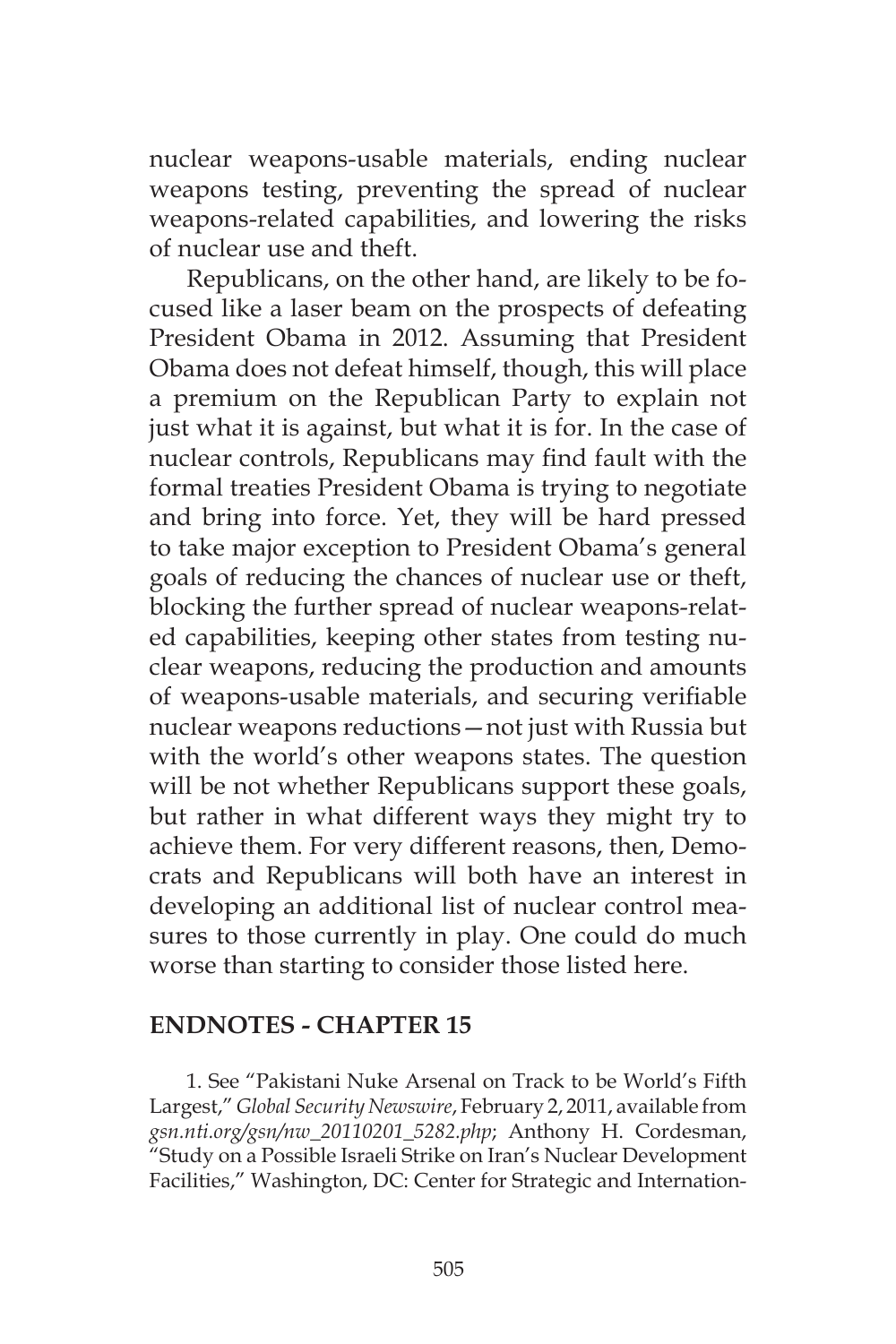al Studies, March 14, 2009, available from *csis.org/files/media/csis/ pubs/090316\_israelistrikeiran.pdf*; "Key Facts: Israel, Nuclear," *Jane's CBRN Assessments,* December 1, 2009; and Thomas Graham, "Nuclear Weapons Stability or Anarchy in the 21st Century: China, India, and Pakistan," Arlington, VA: The Nonproliferation Policy Education Center, Unpublished Analysis, June 9, 2011, available from, *www.npolicy.org/article.php?aid=621&rt=&key=thomas%20 graham&sec=article*.

2. See International Panel on Fissile Materials, *Global Fissile Materials Report 2010*, available from *www.fissilematerials.org/ipfm/ site\_down/gfmr10.pdf*; Andrei Chang, "China's Nuclear Warhead Stockpile Rising," *UPIAsia.com,* April 5, 2008, available from *www. upiasia.com/Security/2008/04/05/chinas\_nuclear\_warhead\_stockpile\_ rising/7074*; and "长 城 工 程 (Great Works)," Baidu (China), January 13, 2011, available from *baike.baidu.com/view/981670.htm*, Google Chrome, trans.

3. A crude bomb's worth of plutonium (enough to make a bomb with a Hiroshima-sized yield) is conservatively defined by the Department of Energy as 4 kilograms (kg) of plutonium. Japan currently is storing 8.7 metric tons (i.e., 8,700 kg) of weapons-usable separated plutonium on its soil (see Endnote 2). For a more detailed analysis of how much material is required to produce Hiroshimalike yields, see Thomas B. Cochran, "The Amount of Plutonium and Highly Enriched Uranium Needed for Pure Fission Weapons," Washington, DC: The Natural Resource Defense Council, April 13, 1995, available from *www.nrdc.org/nuclear/fissionw/fission weapons.pdf*.

4. See "Spent Fuel Causing Headaches for Nuclear Plants," June 29, 2011, available from *www.asahi.com/English/ TKY201106280424.html*, and Chester Dawson, "In Japan, Provocative Case for Staying Nuclear*," The Wall Street Journal*, October 28, 2011, available from *online.wsj.com/article/SB1000142405297020365 8804576638392537430156.html?KEYWORDS=nuclear+reprocessing*.

5. See *Global Fissile Materials Report 2010*.

6. World Nuclear Association, "Emerging Nuclear Energy Countries," November 2011, available from *www.world-nuclear. org/info/inf102.html*.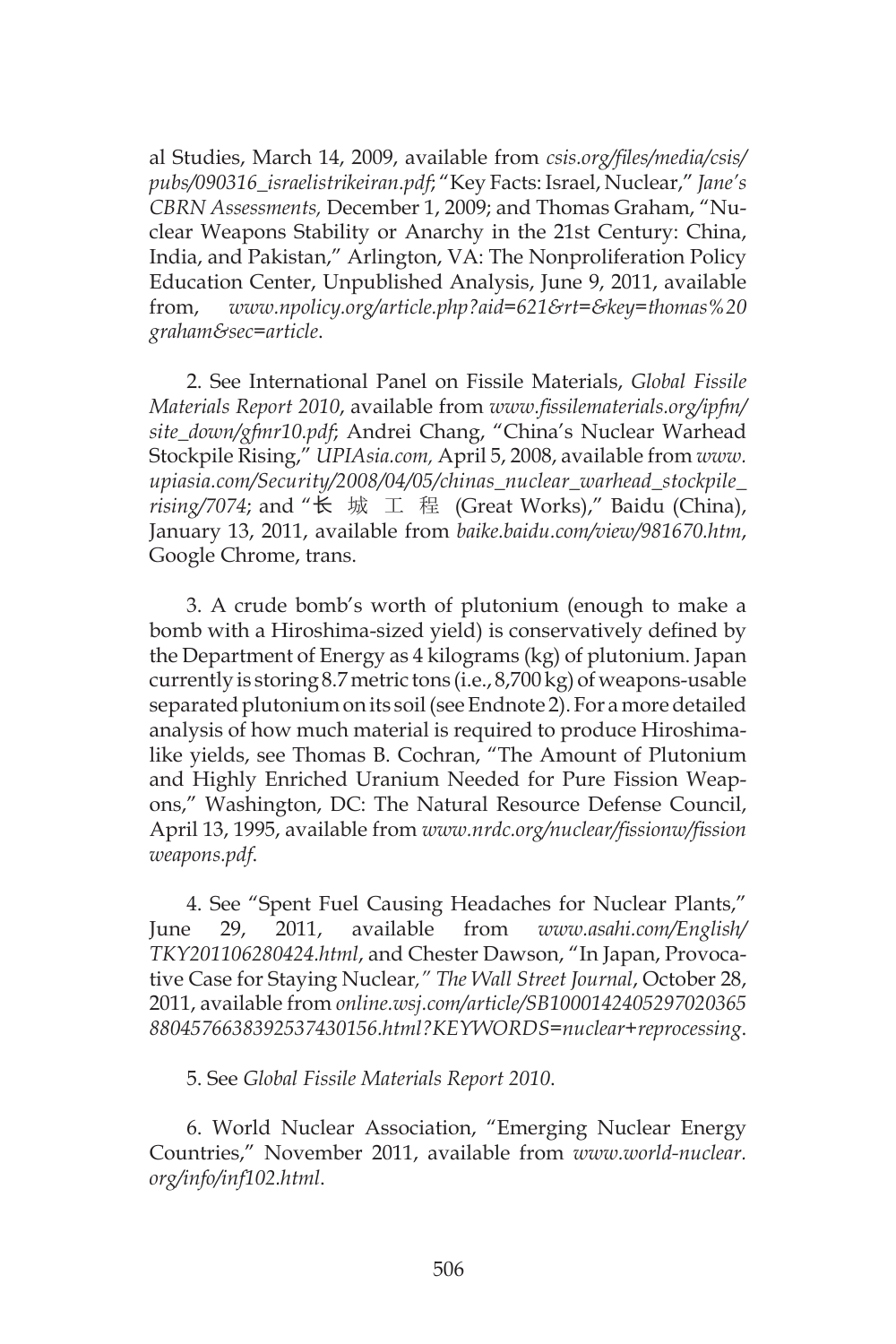7. See Josh Rogin, "Exclusive: House Republicans Ding Obama on Nuke Treaty in Previously Unreported Letter," September 16, 2009, available from *thecable.foreignpolicy.com/posts/2009/09/16/ exclusive\_house\_republicans\_ding\_obama\_on\_nuke\_treaty\_in\_ previously\_unreported\_lettter*.

8. On these points, see Jonathan Medalia, "Comprehensive Nuclear-test-ban Treaty: Issues and Arguments," *CRS Report for Congress,* RL 34494, Washington, DC: Congressional Research Service, March 12, 2008, pp. 20 ff., available from *www.fas.org/sgp/ crs/nuke/RL34394.pdf*; and U.S. Congressional Commission on the Strategic Posture of the United States, *America's Strategic Posture,* Washington, DC: United States Institute of Peace Press, 2009, p. 83, available from *media.usip.org/reports/strat\_posture\_report.pdf*.

9. On the inherent difficulty of effectively safeguarding declared nuclear fuel plants against incremental or abrupt military diversions, see Marvin M. Miller, "Are IAEA Safeguards on Plutonium Bulk-Handling Facilities Effective?" *Nuclear Control Institute*, 1990, reprinted in Paul Leventhal, *et al*., eds., *Nuclear Power and the Spread of Nuclear Weapons,* Washington, DC: Brassey's, 2002; Brian G. Chow and Kenneth A. Solomon, *Limiting the Spread of Weapon-Usable Fissile Materials,* MR-346-USDP, Santa Monica, CA: The Rand Corporation, 1993, pp. 1-15; Andrew Leask, Russell Leslie, and John Carlson, "Safeguards as a Design Criteria: Guidance for Regulators," Canberra, Australia: Australian Safeguards and Non-proliferation Office, September 2004; and Edwin S. Lyman, "Can Nuclear Fuel Production in Iran and Elsewhere Be Safeguarded against Diversion?" in Henry Sokolski, ed., *Falling Behind: International Scrutiny of the Peaceful Atom,* Carlisle, PA: The Strategic Studies Institute, U.S. Army War College, 2008, pp. 101-20.

10. On these points, see Henry S. Rowen, "This 'Nuclear-Free' Plan Would Effect the Opposite," *The Wall Street Journal*, January 17, 2008, available from *www.npolicy.org/ article.php?aid=165&rt=&key=This%20%E2%80%98Nuclear-Free%E2%80%99%20Plan%20Would%20Effect%20the%20 Opposite&sec=article&author=*; David Kay, "Denial and Deception Practices of WMD Proliferators: Iraq and Beyond," in Brad Roberts, ed., *Weapons Proliferation in the 1990s*, Cambridge, MA: Harvard, MIT Press, 1995; Victor Gilinsky *et al.,* "A Fresh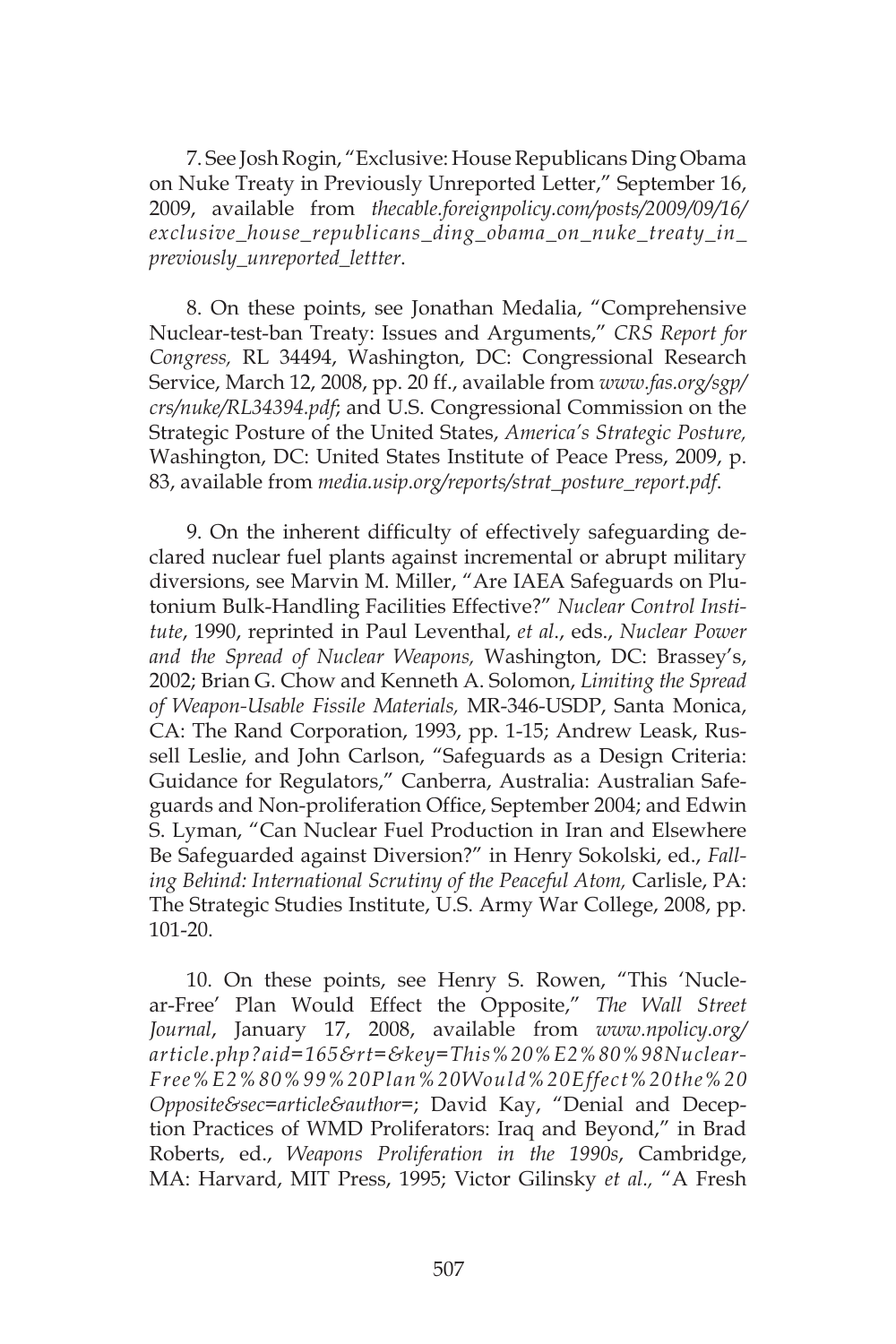Examination of the Proliferation Dangers of Light Water Reactors," Washington, DC: Nonproliferation Policy Education Center (NPEC), 2004, available from *www.npolicy.org/ article.php?aid=172&rt=&key=A%20Fresh%20Examination%20 of%20the%20Proliferation%20Dangers%20of%20Light%20 Water%20Reactors&sec=article&author=*; and Andrew Leask, Russell Leslie, and John Carlson, "Safeguards As a Design Criteria—Guidance for Regulators," Barton, Australia: Australian Safeguards and Non-proliferation Office, September 2004, available from *www.asno.dfat.gov.au/publications/safeguards\_design\_ criteria.pdf*.

11. See Elaine M. Grossman, "U.S. Blueprint for New Nuclear Arms Cuts Expected by Year's End," *Global Security Newswire,* November 8, 2011, available from *www.nti.org/gsn/article/us-blueprint-for-new-nuclear-arms-cuts-expected-by-years-end/.*

12. Within the oldest and most significant nuclear states, government-run, dual-use reactors were long connected to electrical grids to produce nuclear weapons fuels and electricity. In the United States, these include the Hanford dual-purpose reactor in Washington State (which is no longer operating), and the Tennessee Valley Authority's tritium-producing light-water reactors (whose operations are about to be expanded). Also included are Russia's RBMK (Reaktor Bolshoy Moshchnosti Kanalniy) reactors, which made plutonium for Russia's arsenal until the l990s; France's gas-cooled natural uranium and breeder reactors, which did the same for France through the l980s; India's unsafeguarded heavy water reactors and planned breeder reactors, which currently provide tritium and plutonium for India's nuclear weapons program; and Britain's early Magnox power plants, which provided the bulk of the plutonium for the United Kingdom's nuclear arsenal. See *50 Years of Public Power,*  Richland, WA: Energy Northwest, 2007, available from *www. energy-northwest.com/downloads/EN\_Annual\_Report\_2007\_small. pdf; Global Secuirty.org*, "RBMK Reactor," available from *www. globalsecurity.org/wmd/world/russia/rbmk.htm*; "The French Nuclear Reactor Fuel Reprocessing Program: An Intelligence Assessment," Washington, DC: U.S. Central Intelligence Agency, September 1984, approved for release July 1992, available from *www. gwu.edu/~nsarchiv/NSAEBB/NSAEBB184/FR30.pdf*; Paul Brown, "First Nuclear Power Plant to Close," *The Guardian*, March 21,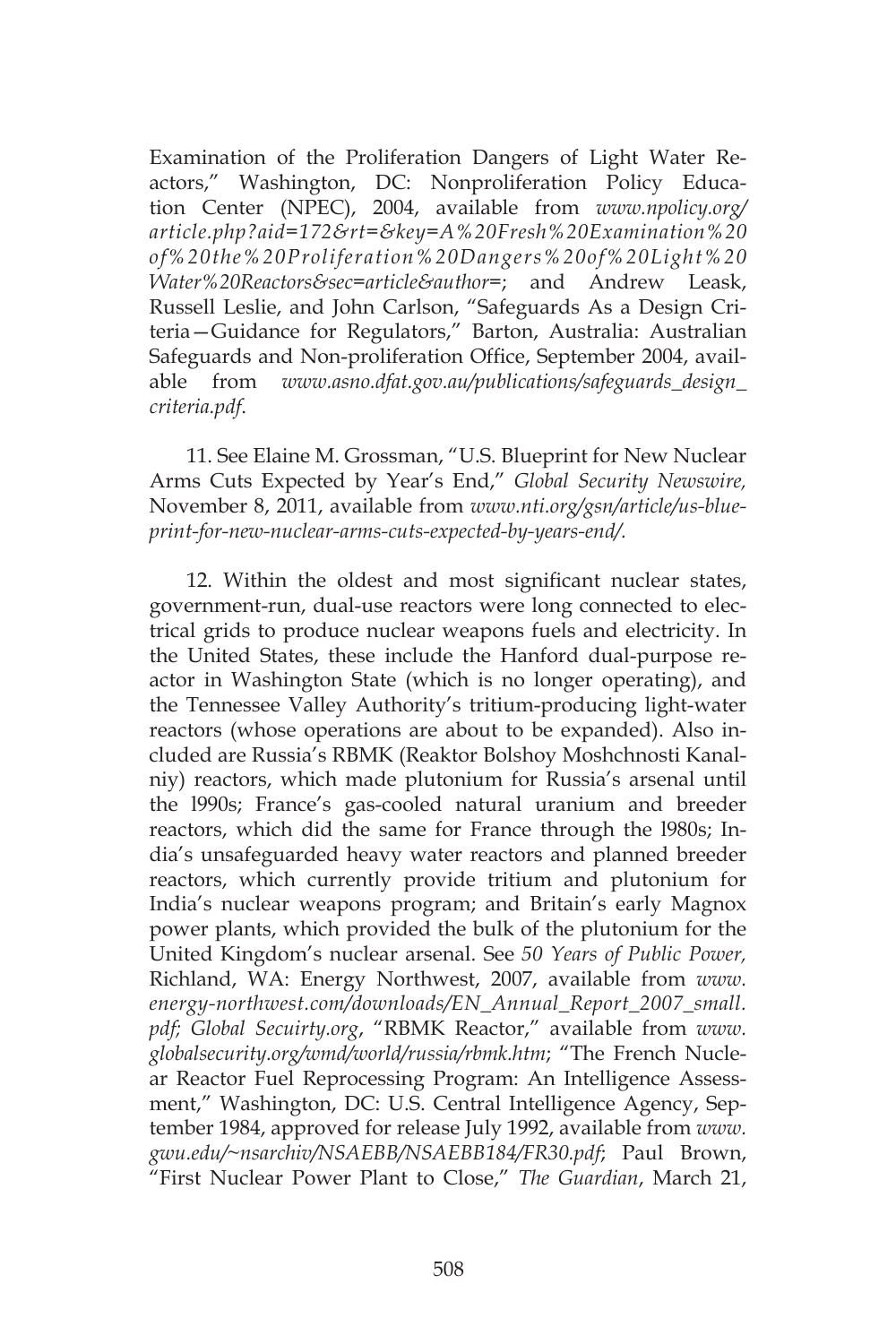2010; "British Nuclear Facilities," The Nuclear Weapon Archive, available from *nuclearweaponarchive.org/Uk/UKFacility.html*; Zia Mian, A. H. Nayyar, R. Rajaraman, and M.V. Ramana, "Fissile Materials in South Asia and the Implications of the US-India Nuclear Deal," International Panel on Fissile Materials Research Report, September 2006, available from *www.fissilematerials.org/ipfm/ site\_down/ipfmresearchreport01.pdf*; Christine Kucia, "Tritium Production Licenses Granted to Civilian Power Plants," *Arms Control Today,* November 2002; and Daniel Horner, "Obama Budget Seeks Rise in Tritium Capacity," *Arms Control Today*, June 2009.

13. See Endnotes 9 and 10; and Henry Sokolski, "Assessing the IAEA's Ability to Verify the NPT," in Sokolski, ed., *Falling Behind*, pp. 3-62.

14. See Victor Gilinsky, "Nuclear Power and Weapons: A New Look at an Old Problem," presentation made at a Nonproliferation Policy Education Center Workshop, "Reassessing Nuclear Proliferation's Key Premises," London, UK, November 3-4, 2011, available from *npolicy.org/article.php?aid=1114&tid=30*.

15. The threat of India implementing a Cold Start is mostly theory. For a practical critique of this strategy, see Muhammad Azam Khan, "Understanding India's 'Cold Start' Doctrine," *The Express Tribune*, October 19, 2011, available from *tribune.com.pk/ story/276661/understanding-indias-cold-start-doctrine*.

16. On these points, see Peter Lavoy, "Islamabad's Nuclear Posture: Its Premises and Implementation," in Henry Sokolski, ed., *Pakistan's Nuclear Future: Worries beyond War,* Carlisle, PA: Strategic Studies Institute, U.S. Army War College, 2008, pp. 129- 166; and General Feroz Khan, "Reducing the Risk of Nuclear War in South Asia," September 15, 2008, available from *npolicy.org/ article.php?aid=112&rt=&key=Reducing%20the%20Risk%20of%20 Nuclear%20War%20in%20South%20Asia&sec=article*.

17. See Mark Stokes, "China's Evolving Conventional Strategic Strike Capability: The Anti-ship Ballistic Missile Challenge to U.S. Maritime Operations in the Western Pacific and Beyond," Project 2049, September 14, 2009, available from *www.project2049. net/documents/chinese\_anti\_ship\_ballistic\_missile\_asbm.pdf*.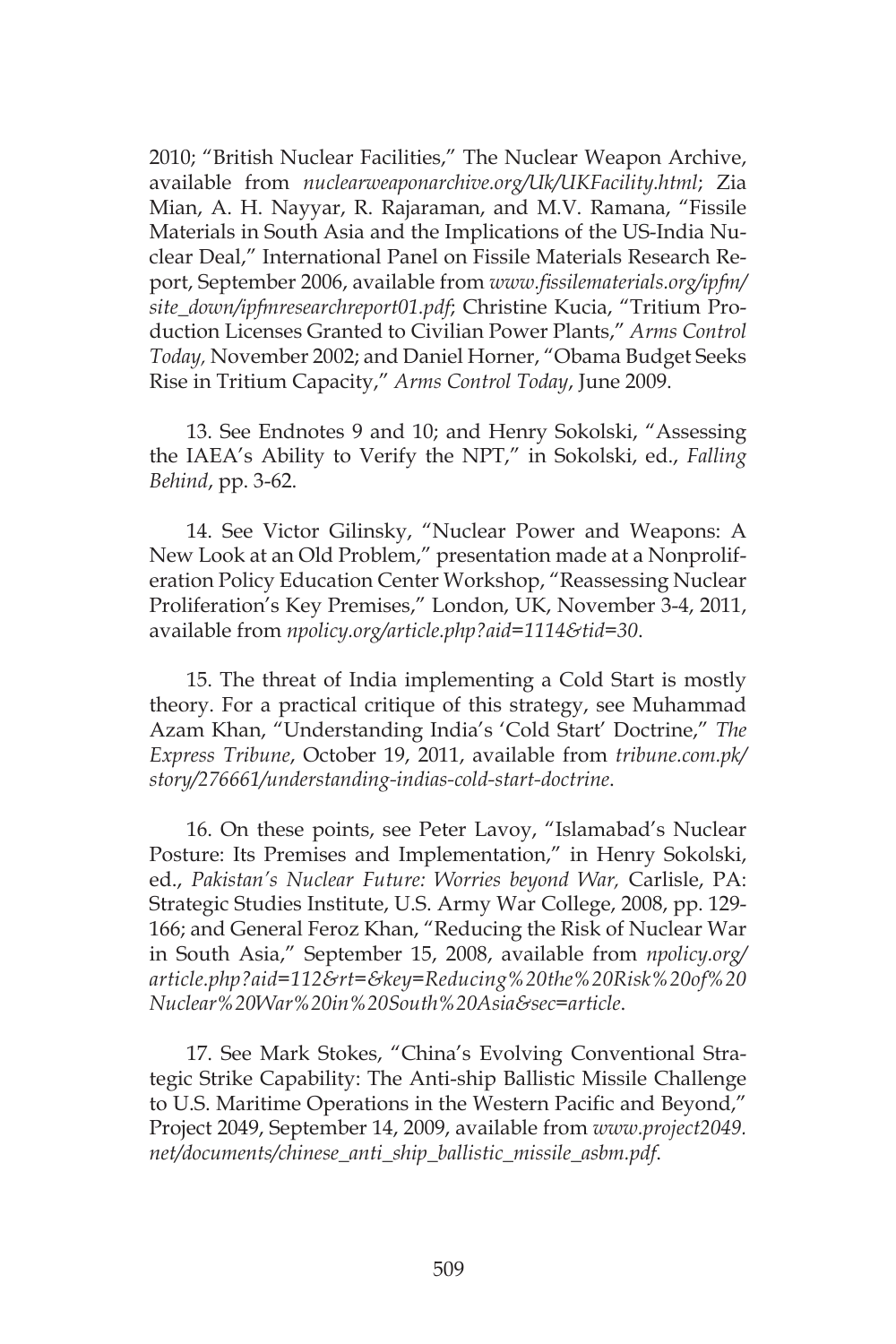18. First-strike missile systems that can be launched in large numbers with the greatest level of positive command and control, coordinated precision, and speed are generally viewed as being the most "destabilizing" by arms control experts and strategic planners. These systems, which Reagan loosely referred to as "nuclear missiles," most clearly include ground-launched ballistic missile systems with single or multiple warheads. Air- and sea-launched systems, in comparison, are lacking in each of these attributes.

19. See, e.g., Gareth Evans and Yoriko Kawaguchi, *Eliminating Nuclear Threats: A Practical Agenda for Global Policymakers*, Canberra, Australia: International Commission on Nuclear Non-proliferation and Disarmament, 2010, pp. 3-36.

20. See, e.g., Robert Einhorn, "Controlling Fissile Materials and Ending Nuclear Testing," presentation before the International Conference on Nuclear Disarmament, Oslo, Norway, February 26–27, 2008, available from *www.ctbto.org/fileadmin/user\_ upload/pdf/External\_Reports/paper-einhorn.pdf*.

21. See Albert Wohlstetter, "Nuclear Triggers and Safety Catches," in Robert Zarate and Henry Sokolski, eds., *Nuclear Heuristics: Selected Writings of Albert and Roberta Wohlstetter,* Carlisle, PA: Strategic Studies Institute, U.S. Army War College, 2009, pp. 374-377.

22. See the Henry J. Hyde United States-India Peaceful Atomic Energy Cooperation Act of 2006, "Implementation and Compliance Report," available from *www.bis.doc.gov/ap/documents/ report\_109-721.pdf*.

23. On these points, see "Rokkasho Reprocessing Plant Delayed Again," *World Nuclear News*, September 8, 2009, available from *www. resourceinvestor.com/News/2009/9/Pages/Rokkasho-reprocessingplant-delayed-again.aspx*; Massafumi Takuba, "Wake Up. Stop Dreaming: Reassessing Japan's Reprocessing Program," *The Nonproliferation Review*, March 2008; The World Nuclear Association, "Nuclear Power in China," October 2008, available from *www. world-nuclear.org/info/inf63.html*; Frank von Hippel, "South Korean Reprocessing: An Unnecessary Threat to the Nonproliferation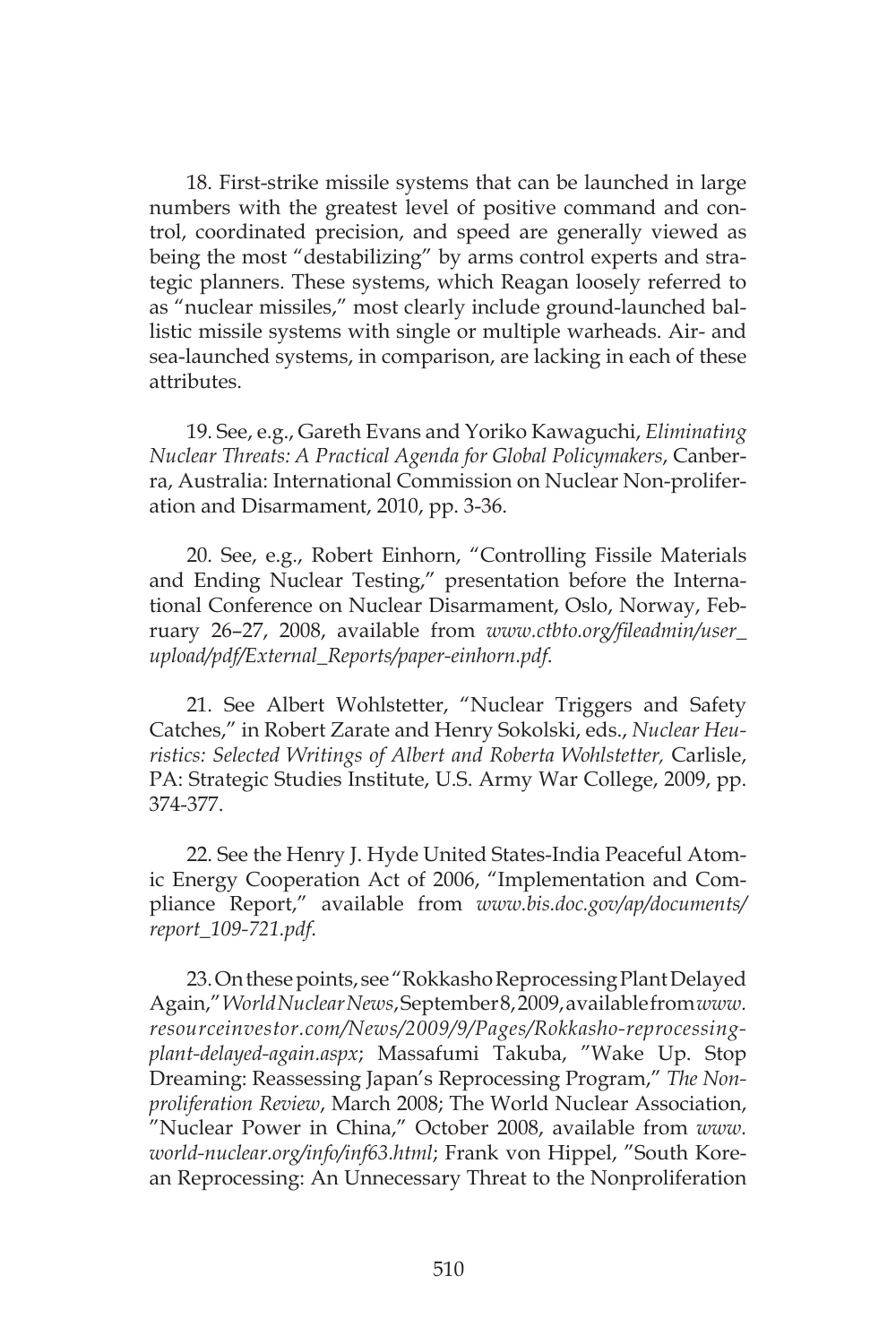Regime," *Arms Control Today,* March 2010, available from *www. armscontrol.org/act/2010\_03/VonHippel*; and Rebecca Smith, "Panel to Weigh Nuclear Waste Options," *The Wall Street Journal*, March 26, 2010, available from *online.wsj.com/article/SB1000142405274870 3409804575144033667206698.html.*

24. See the Commission on the Prevention of Weapons of Mass Destruction Proliferation and Terrorism, *The World at Risk*, New York: Vintage Books, Random House, 2008, p. 51.

25. On these points, see Heejin Koo, "North Korea May Test Third Nuclear Bomb, Defector Agency Says," *Bloomberg News Service*, September 9, 2009, available from *www.bloomberg.com/ apps/news?pid=newsarchive&sid=a.R3wxVSAX78;* and Daniel Horner, "Indian Scientist Triggers Debate on Testing," *Arms Control Today*, October 2009, available from *www.armscontrol.org/ act/2009\_10/India*.

26. Although the NPT does not legally prohibit nuclear weapons states from further testing, if there was sufficient support, an additional agreement might also be sought to expand such trade restrictions to nuclear weapons states as well.

27. See Section 416 of the House State Authorization Act of 2010 and 2011, "Implementation of Recommendations of the Commission on the Prevention of WMD Proliferation and Terrorism," available from *www.govtrack.us/congress/billtext. xpd?bill=h111-2410*.

28. On these points, see Doug Koplow, "Nuclear Power as Taxpayer Patronage: A Case Study of Subsidies to Calvert Cliffs Unit 3," available from *www.npolicy.org/article. php?aid=179&rt=&key=Nuclear%20Power%20as%20Taxpayer%20 Patronage:%20A%20Case%20Study%20of%20Subsidies%20to%20 Calvert%20Cliffs%20Unit%203&sec=article&author=*.

29. Some Middle Eastern states, such as Algeria, Libya, and states bordering the Persian Gulf, have significant proven reserves of relatively clean-burning natural gas, which can be used to produce power and industrial heat for a fraction of the costs of any nuclear system. New methods of drilling for gas are opening up new finds in the region (e.g., off Israel's coast). In addition, the few